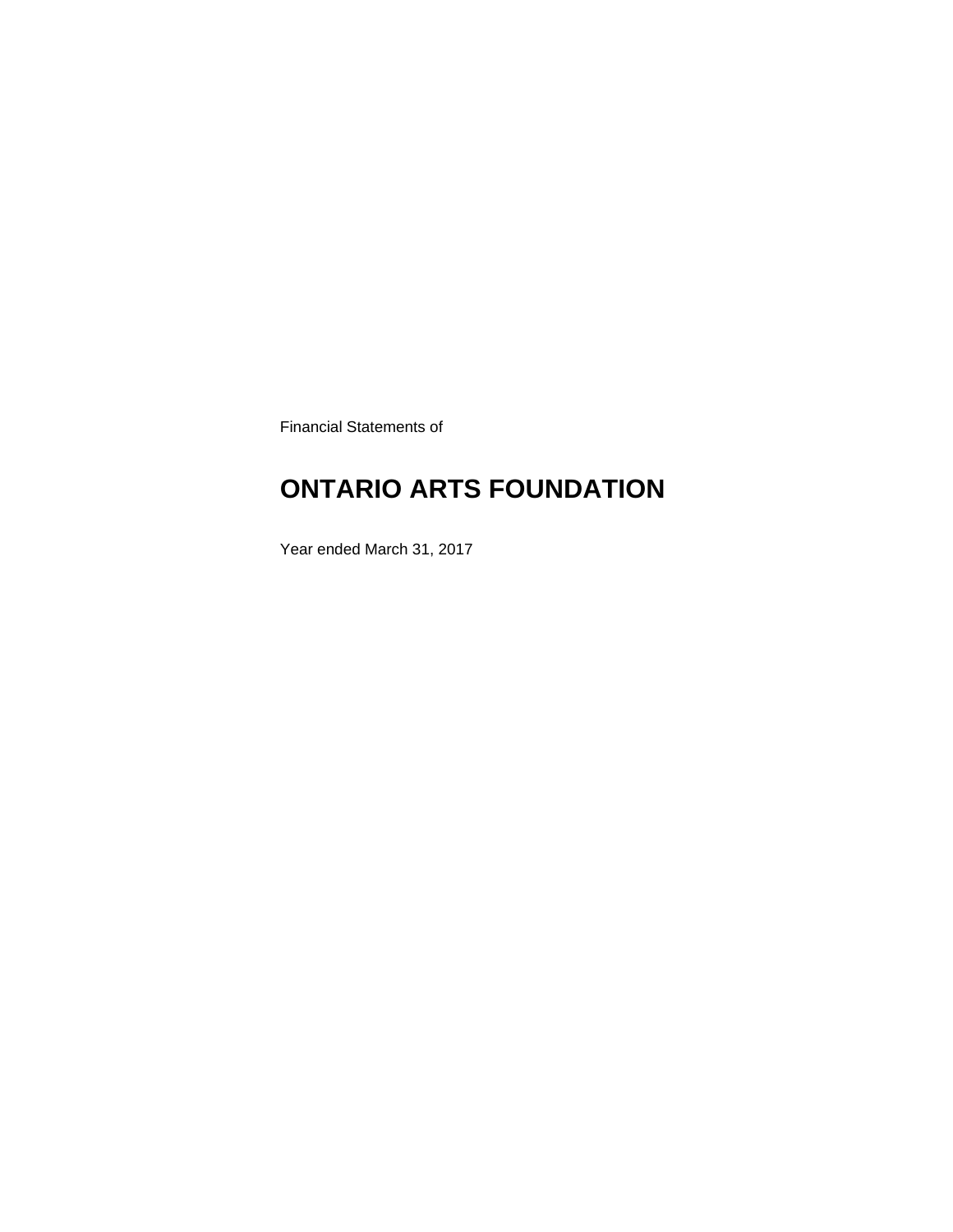

KPMG LLP Vaughan Metropolitan Centre 100 New Park Place, Suite 1400 Vaughan ON L4K 0J3 Canada Tel 905-265-5900 Fax 905-265-6390

## **INDEPENDENT AUDITORS' REPORT**

To the Board of Directors of Ontario Arts Foundation

We have audited the accompanying financial statements of Ontario Arts Foundation, which comprise the statement of financial position as at March 31, 2017, the statements of operations and changes in fund balances, remeasurement gains and losses and cash flows for the year then ended, and notes, comprising a summary of significant accounting policies and other explanatory information.

#### *Management's Responsibility for the Financial Statements*

Management is responsible for the preparation and fair presentation of these financial statements in accordance with Canadian public sector accounting standards, and for such internal control as management determines is necessary to enable the preparation of financial statements that are free from material misstatement, whether due to fraud or error.

#### *Auditors' Responsibility*

Our responsibility is to express an opinion on these financial statements based on our audit. We conducted our audit in accordance with Canadian generally accepted auditing standards. Those standards require that we comply with ethical requirements and plan and perform the audit to obtain reasonable assurance about whether the financial statements are free from material misstatement.

An audit involves performing procedures to obtain audit evidence about the amounts and disclosures in the financial statements. The procedures selected depend on our judgment, including the assessment of the risks of material misstatement of the financial statements, whether due to fraud or error. In making those risk assessments, we consider internal control relevant to the entity's preparation and fair presentation of the financial statements in order to design audit procedures that are appropriate in the circumstances, but not for the purpose of expressing an opinion on the effectiveness of the entity's internal control. An audit also includes evaluating the appropriateness of accounting policies used and the reasonableness of accounting estimates made by management, as well as evaluating the overall presentation of the financial statements.

We believe that the audit evidence we have obtained is sufficient and appropriate to provide a basis for our audit opinion.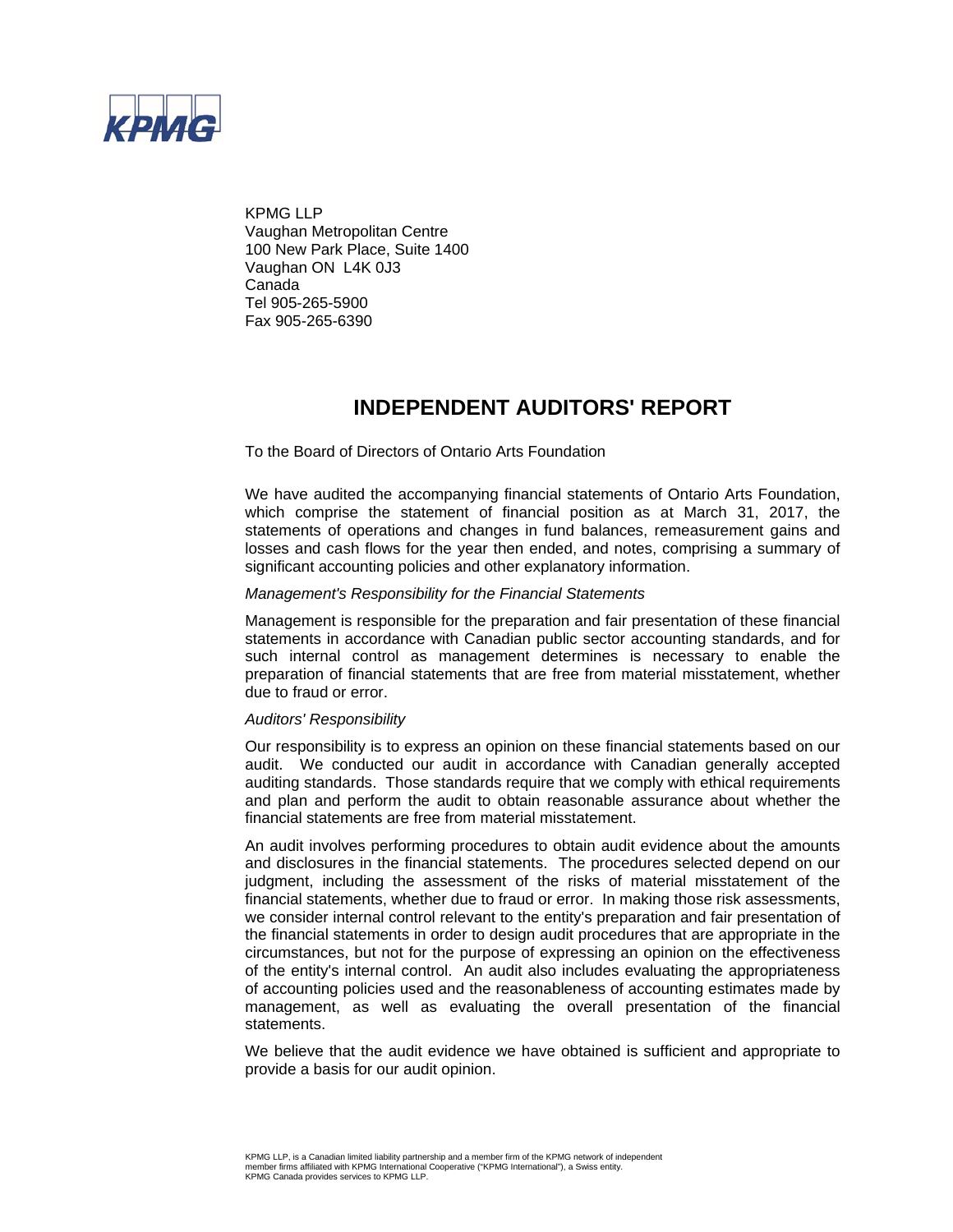

Page 2

### *Opinion*

In our opinion, the financial statements present fairly, in all material respects, the financial position of Ontario Arts Foundation as at March 31, 2017, its remeasurement gains and losses, its results of operations, its changes in fund balances and its cash flows for the year then ended in accordance with Canadian public sector accounting standards.

 $KPMG$  14P

Chartered Professional Accountants, Licensed Public Accountants

June 19, 2017 Vaughan, Canada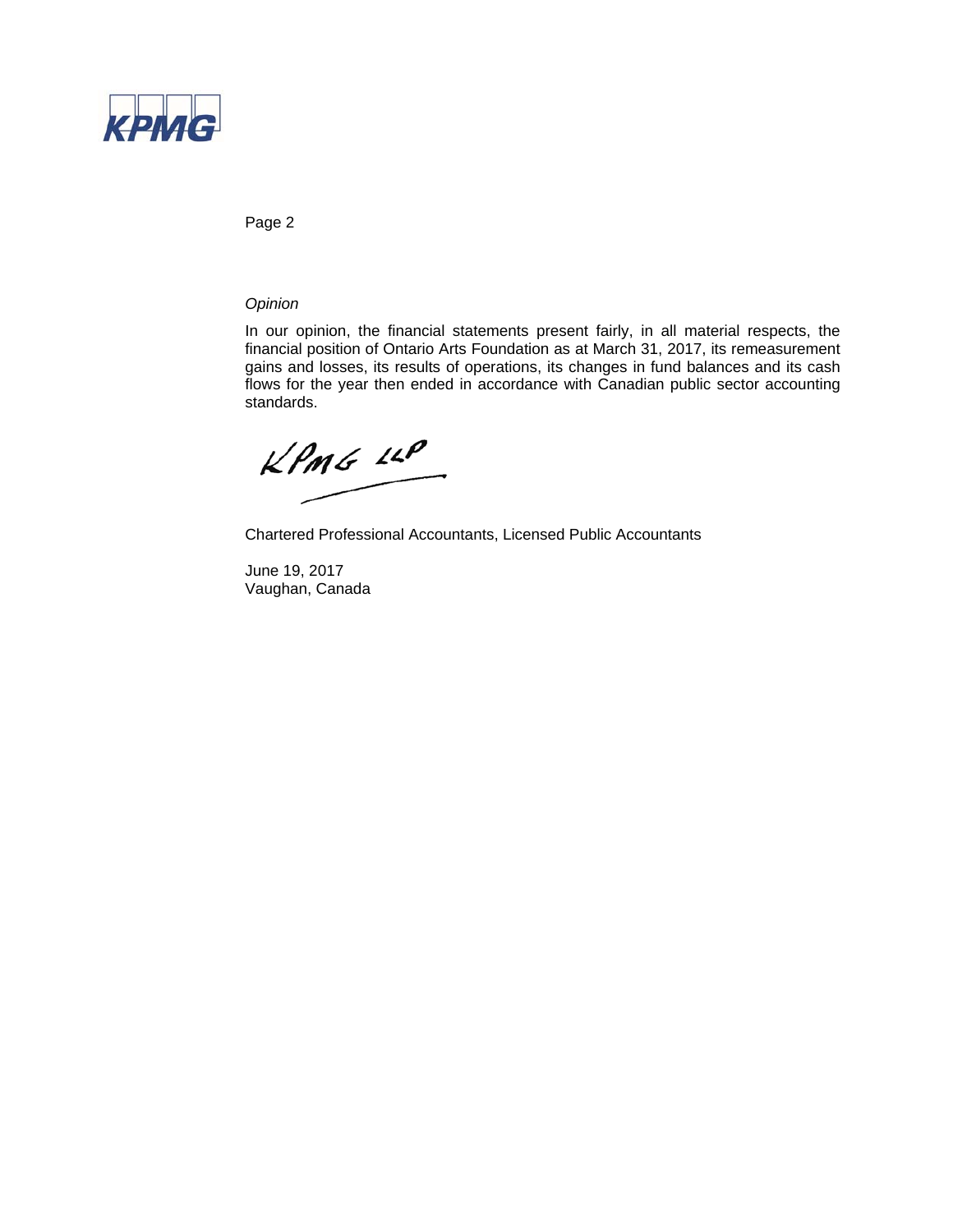Statement of Financial Position

### March 31, 2017, with comparative information for 2016

|                                                                     |               |                  | 2017             | 2016             |
|---------------------------------------------------------------------|---------------|------------------|------------------|------------------|
|                                                                     |               | Restricted       |                  |                  |
|                                                                     |               | and              |                  |                  |
|                                                                     | Operating     | Endowment        |                  |                  |
|                                                                     | Fund          | <b>Funds</b>     | Total            | Total            |
| Assets                                                              |               |                  |                  |                  |
| Current assets:                                                     |               |                  |                  |                  |
| Cash                                                                | 225,722<br>\$ | 360,192<br>\$    | \$<br>585,914    | 924,998<br>\$    |
| Investments (note 7(a))                                             |               | 77, 177, 242     | 77, 177, 242     | 71,005,035       |
|                                                                     |               |                  |                  |                  |
|                                                                     | 225,722<br>\$ | 77,537,434<br>\$ | \$<br>77,763,156 | 71,930,033<br>\$ |
| <b>Liabilities and Fund Balances</b><br><b>Current liabilities:</b> |               |                  |                  |                  |
| Accounts payable and<br>accrued liabilities                         | \$<br>20,000  | \$               | \$<br>20,000     | \$<br>29,175     |
| Fund balances:                                                      |               |                  |                  |                  |
| Restricted                                                          |               | 4,455,763        | 4,455,763        | 1,306,789        |
| Endowment (note 4)                                                  |               | 55,459,502       | 55,459,502       | 55,069,685       |
| Unrestricted                                                        | 205,722       |                  | 205,722          | 416,116          |
| Accumulated                                                         |               |                  |                  |                  |
| remeasurement gains                                                 |               | 17,622,169       | 17,622,169       | 15,108,268       |
|                                                                     | 205,722       | 77,537,434       | 77,743,156       | 71,900,858       |
|                                                                     | \$<br>225,722 | 77,537,434<br>\$ | 77,763,156<br>\$ | 71,930,033<br>\$ |

See accompanying notes to financial statements.

On behalf of the Beard:

of flade **Director Director**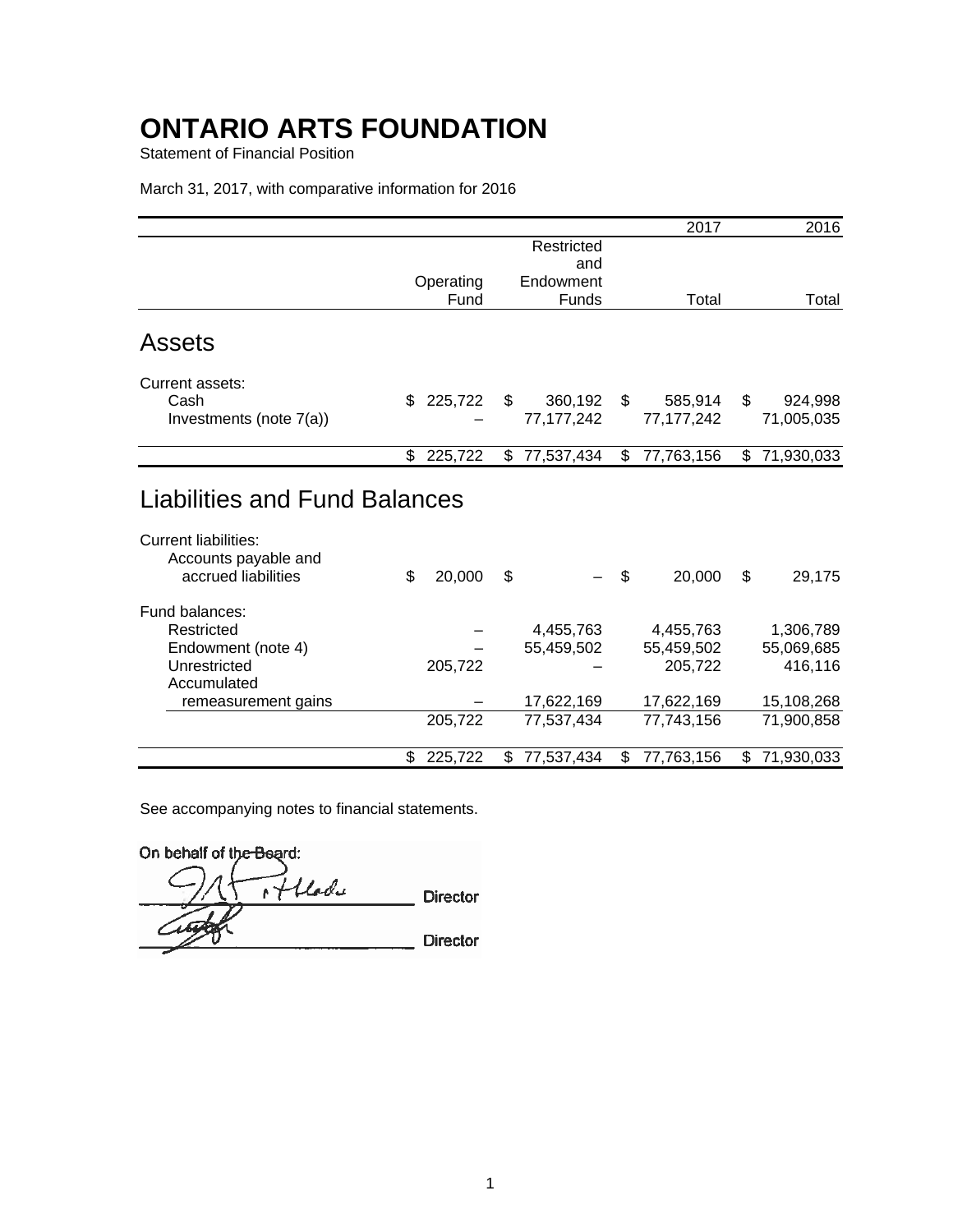Statement of Operations and Changes in Fund Balances

Year ended March 31, 2017, with comparative information for 2016

|                                    |               |                       |               |                        | 2017          | 2016            |
|------------------------------------|---------------|-----------------------|---------------|------------------------|---------------|-----------------|
|                                    |               |                       |               | Restricted and         |               |                 |
|                                    |               | <b>Operating Fund</b> |               | <b>Endowment Funds</b> |               |                 |
|                                    | 2017          | 2016                  | 2017          | 2016                   | Total         | Total           |
| Income:                            |               |                       |               |                        |               |                 |
| Contributions (Schedule I)         | \$            | 10,000<br>\$          | \$<br>904,463 | \$<br>1,324,585        | \$<br>904,463 | \$<br>1,334,585 |
| Fund administration fees (note 5)  | 382,639       | 373,956               |               |                        | 382,639       | 373,956         |
| Investment gain (note 7(b))        | 4,412         | 5,271                 | 7,106,395     | 3,783,849              | 7,110,807     | 3,789,120       |
|                                    | 387,051       | 389,227               | 8,010,858     | 5,108,434              | 8,397,909     | 5,497,661       |
| Expenditures:                      |               |                       |               |                        |               |                 |
| Awards and payout (note 6 and      |               |                       |               |                        |               |                 |
| Schedule I)                        | 275,000       |                       | 3,528,386     | 3,326,610              | 3,803,386     | 3,326,610       |
| Expenses (note 5 and Schedule I)   | 322,445       | 305,984               | 943,681       | 984,742                | 1,266,126     | 1,290,726       |
|                                    | 597,445       | 305,984               | 4,472,067     | 4,311,352              | 5,069,512     | 4,617,336       |
| Excess (deficiency) of income over |               |                       |               |                        |               |                 |
| expenditures                       | (210, 394)    | 83,243                | 3,538,791     | 797,082                | 3,328,397     | 880,325         |
| Fund balances, beginning of year   | 416,116       | 332,873               | 71,484,742    | 73,853,690             | 71,900,858    | 74,186,563      |
| Net remeasurement gains (losses)   |               |                       | 2,513,901     | (3, 166, 030)          | 2,513,901     | (3, 166, 030)   |
| Fund balances, end of year         | \$<br>205,722 | \$<br>416,116         | \$77,537,434  | \$71,484,742           | \$77,743,156  | \$71,900,858    |

See accompanying notes to financial statements.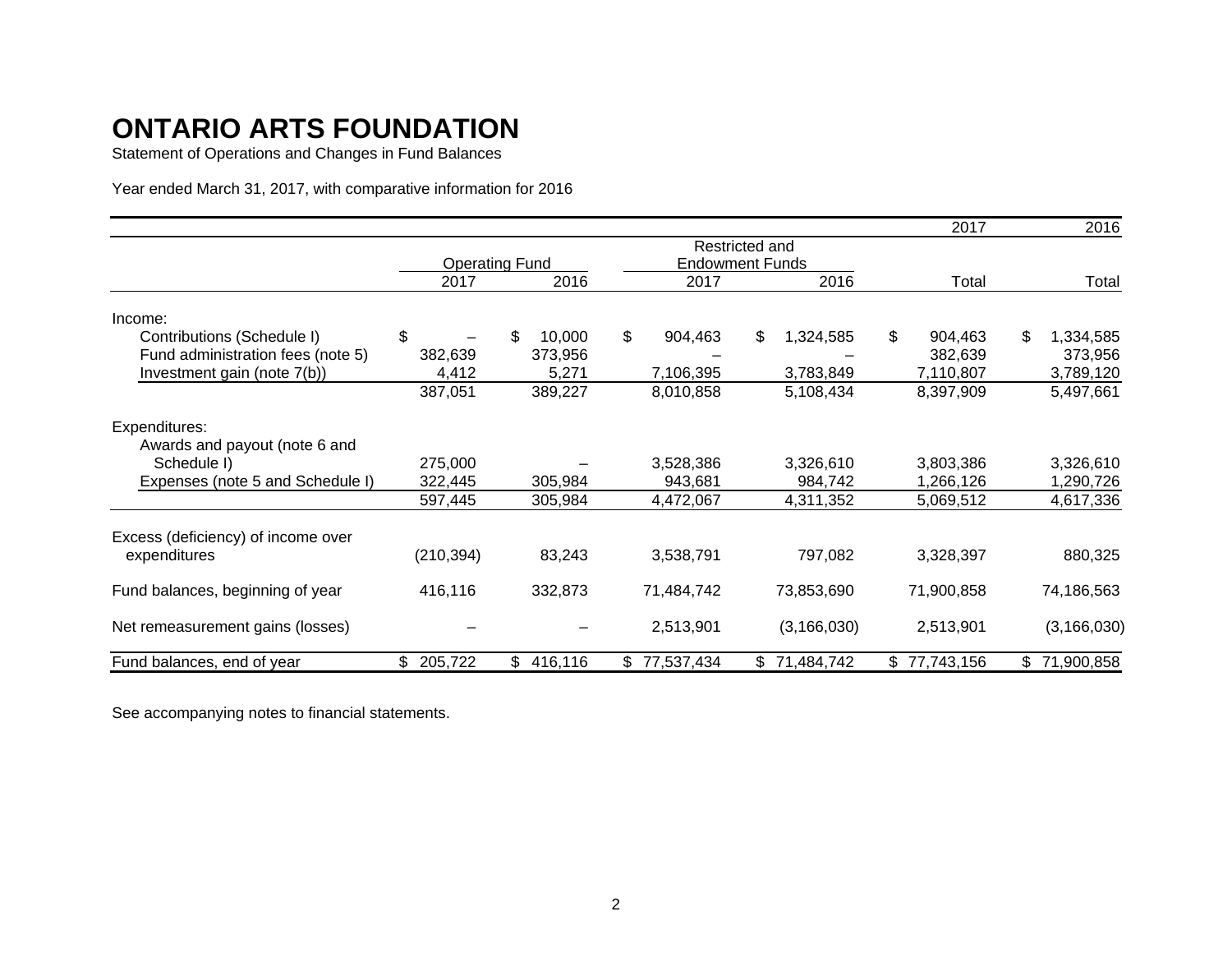Statement of Remeasurement Gains and Losses

### Year ended March 31, 2017, with comparative information for 2016

|                                                    | 2017         | 2016          |
|----------------------------------------------------|--------------|---------------|
| Accumulated remeasurement gains, beginning of year | \$15,108,268 | \$18,274,298  |
| Net remeasurement gains (losses)                   | 2,513,901    | (3, 166, 030) |
| Accumulated remeasurement gains, end of year       | \$17,622,169 | 15,108,268    |

See accompanying notes to financial statements.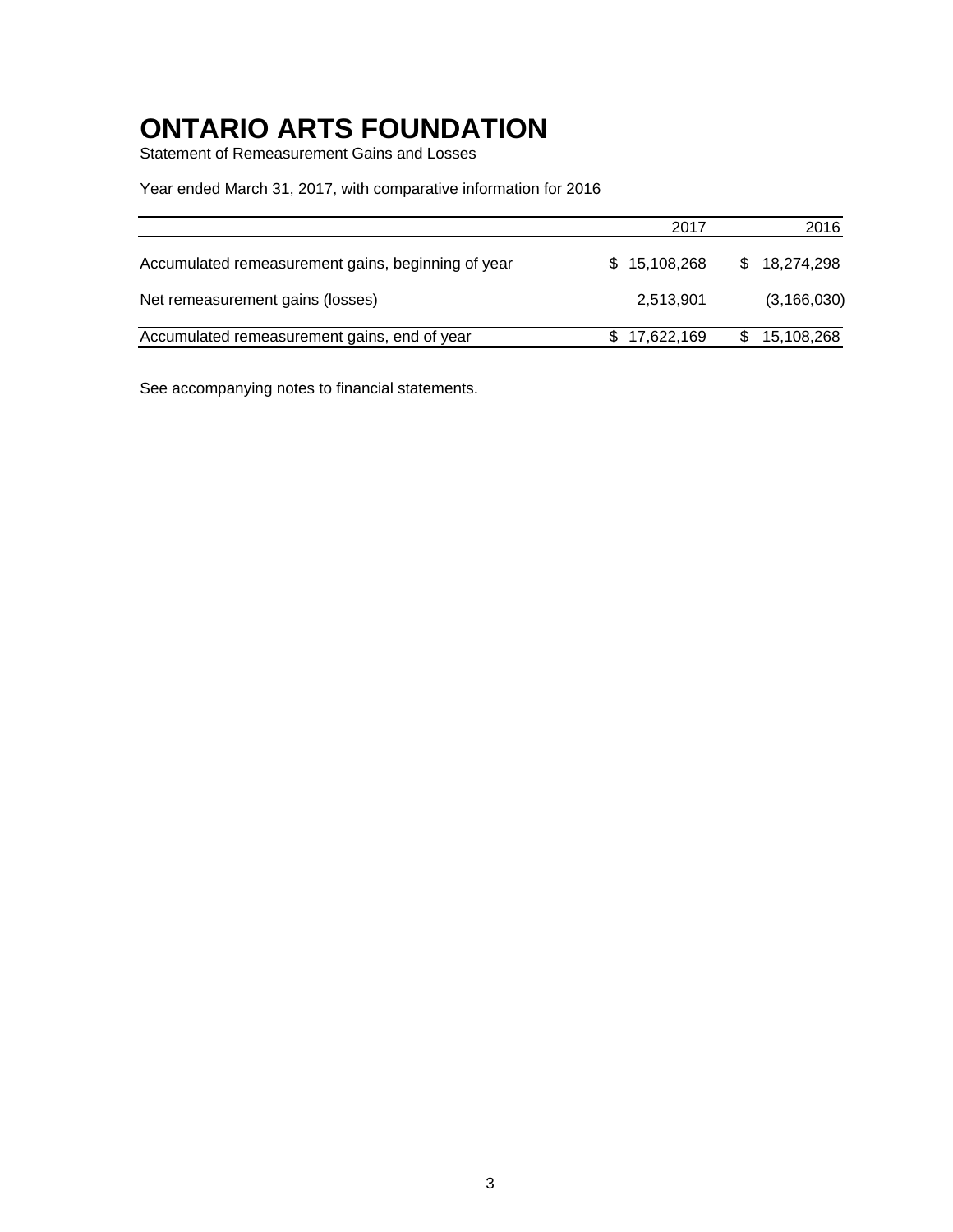Statement of Cash Flows

### Year ended March 31, 2017, with comparative information for 2016

|                                                                                          | 2017            | 2016          |
|------------------------------------------------------------------------------------------|-----------------|---------------|
| Cash provided by (used in):                                                              |                 |               |
| Operating activities:                                                                    |                 |               |
| Excess of income over expenditures                                                       | \$<br>3,328,397 | \$<br>880,325 |
| Gain on sale of investments (note 7(b))                                                  | (3,945,298)     | (736, 274)    |
| Income distributions (note 7(b))                                                         | (3, 156, 501)   | (3,045,518)   |
| Change in non-cash operating working capital:<br>Increase (decrease) in accounts payable |                 |               |
| and accrued liabilities                                                                  | (9, 175)        | 9,150         |
|                                                                                          | (3,782,577)     | (2,892,317)   |
| Investing activities:                                                                    |                 |               |
| Purchase of investments                                                                  | (12,762,462)    | (456, 408)    |
| Proceeds from sale of investments                                                        | 16,205,955      | 3,822,602     |
|                                                                                          | 3,443,493       | 3,366,194     |
| Increase (decrease) in cash                                                              | (339,084)       | 473,877       |
| Cash, beginning of year                                                                  | 924,998         | 451,121       |
| Cash, end of year                                                                        | \$<br>585,914   | \$<br>924,998 |

See accompanying notes to financial statements.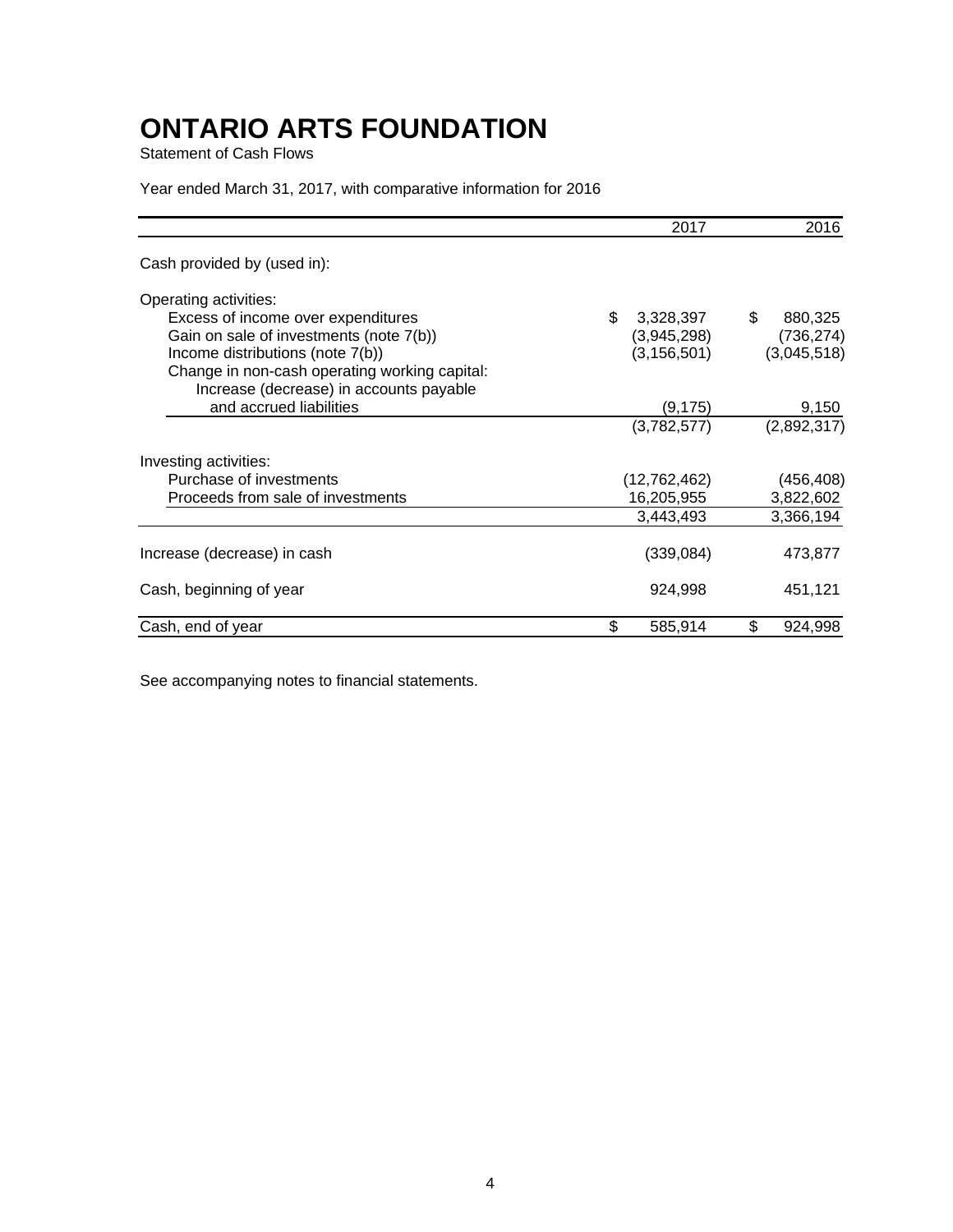Notes to Financial Statements

Year ended March 31, 2017

Ontario Arts Foundation (the "Foundation") was incorporated under the Corporations Act (Ontario) on October 15, 1991 as a corporation without share capital and is a registered charity under the Income Tax Act (Canada). The Foundation was established:

- (a) to receive and maintain a fund or funds to apply all or part of the principal and income therefrom to charitable organizations, which are also registered charities under the Income Tax Act (Canada);
- (b) to provide scholarships for study or research in the arts in Ontario or elsewhere; and
- (c) to make awards to persons for outstanding accomplishments in the arts in Ontario or elsewhere.

### **1. Significant accounting policies:**

(a) Basis of presentation:

The financial statements have been prepared by management in accordance with the Canadian public sector accounting ("PSA") standards for government not-for-profit organizations.

The Foundation follows the restricted fund method of accounting for contributions.

(b) Fund accounting:

Resources are classified for accounting and reporting purposes into funds that are held in accordance with their specified purposes.

The Operating Fund accounts for the Foundation's administrative activities. This fund reports unrestricted resources.

The Restricted Fund and Endowment Fund are restricted as follows:

- (i) internally by the Foundation; or
- (ii) by the terms specified by donors in their trust agreements; or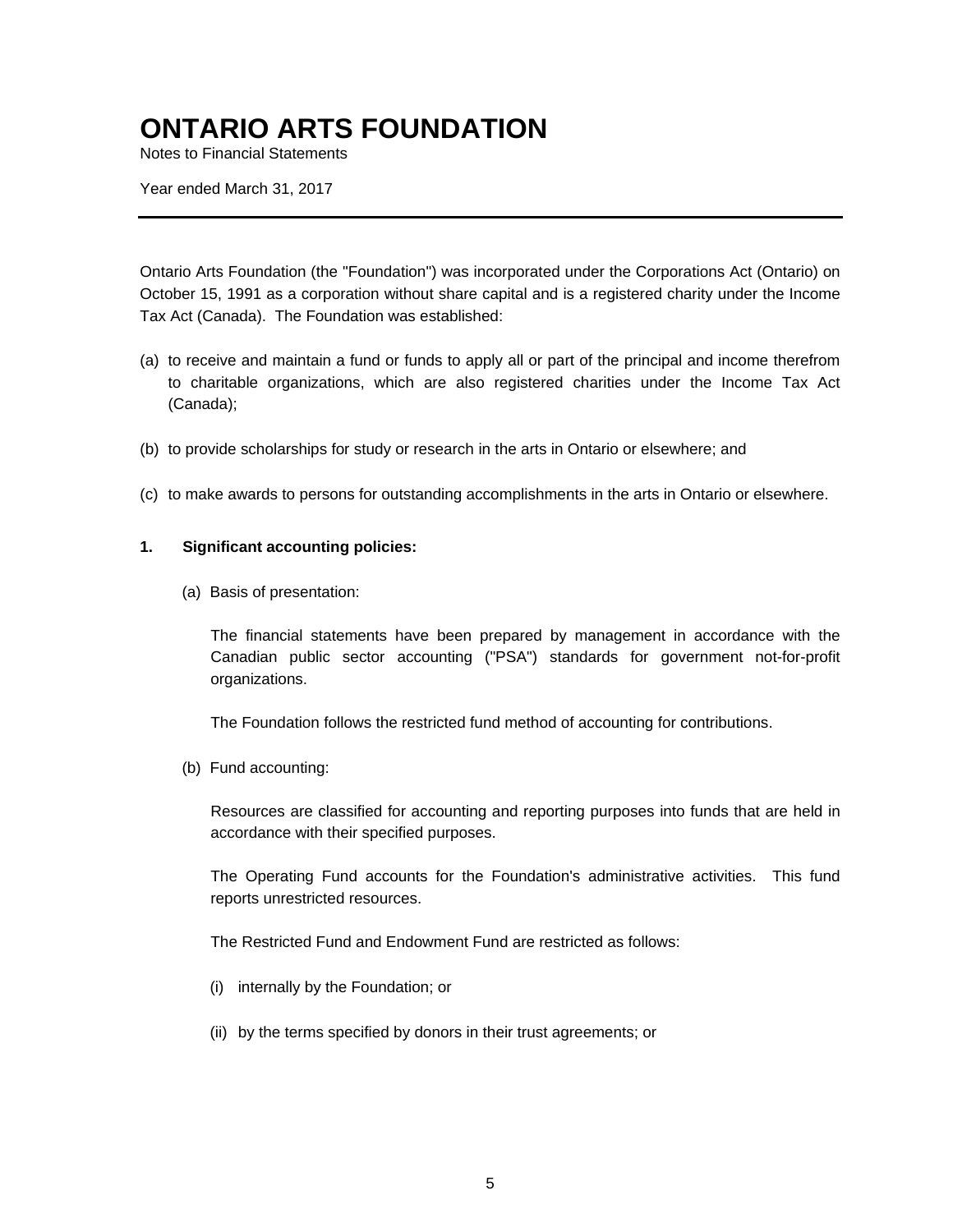Notes to Financial Statements (continued)

Year ended March 31, 2017

### **1. Significant accounting policies (continued):**

(iii) by the terms of the endowment agreements with the charitable organizations participating in the Ontario Arts Endowment Fund Program and Endowment Incentives Component of the Canada Cultural Investment Fund.

The Board of Directors is responsible for the oversight of the management of the investment portfolio through the investment managers.

Resources contributed for endowment are non-expendable and are included in the Endowment Fund. These endowment amounts are disclosed in the notes to the financial statements.

### (c) Revenue recognition:

Restricted contributions which are expendable are recognized as revenue in the Restricted Fund in the year received or receivable. Contributions for endowment purposes are recognized as revenue in the Endowment Fund in the year received or receivable. Contributions are recognized in the respective fund if the amount to be receivable can be reasonably estimated and collection is reasonably assured.

The cumulative investment income earned (net of investment loss incurred) on the Endowment Fund resources is recognized as revenue of the Restricted Fund. Fund administration fees are recognized as revenue in the Operating Fund as earned in accordance with the agreements and as collectibility is reasonably assured.

(d) Financial instruments:

Financial instruments are recorded at fair value on initial recognition. Derivative instruments and equity instruments that are quoted in an active market are reported at fair value. All other financial instruments are subsequently recorded at cost or amortized cost unless management has elected to carry the instruments at fair value. Management has elected to record all investments at fair value as they are managed and evaluated on a fair value basis.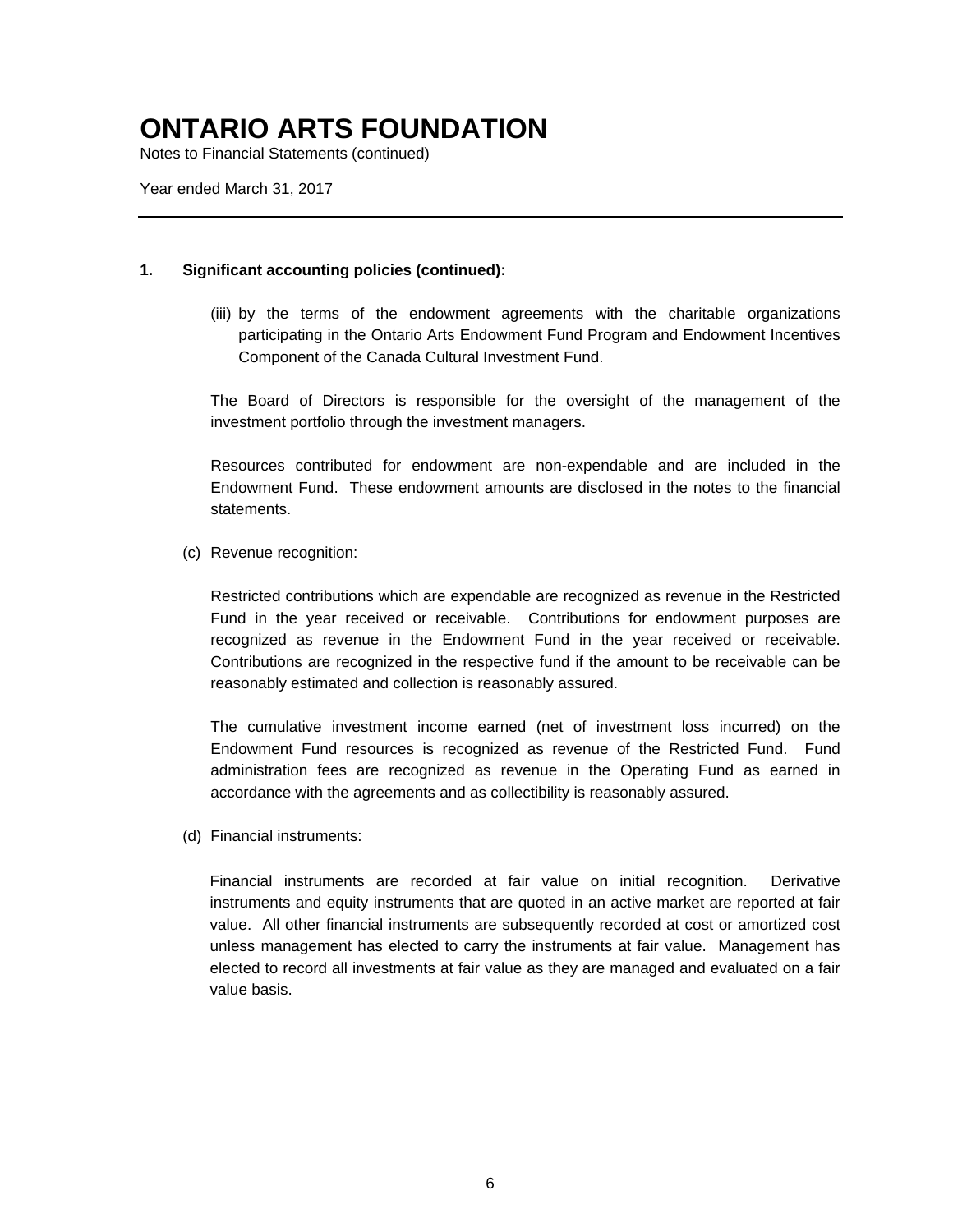Notes to Financial Statements (continued)

Year ended March 31, 2017

### **1. Significant accounting policies (continued):**

Unrealized changes in fair value are recognized in the statement of remeasurement gains and losses until they are realized, when they are transferred to the statement of operations and changes in fund balances.

Transaction costs incurred on the acquisition of financial instruments measured subsequently at fair value are expensed as incurred. All other financial instruments are adjusted by transaction costs incurred on acquisition and financing costs, which are amortized using the straight-line method.

All financial assets are assessed for impairment on an annual basis. When a decline is determined to be other than temporary, the amount of the loss is reported in the statement of operations and changes in fund balances and any unrealized gain is adjusted through the statement of remeasurement gains and losses.

When the asset is sold, the unrealized gains and losses previously recognized in the statement of remeasurement gains and losses are reversed and recognized in the statement of operations and changes in fund balances.

The PSA standards require an organization to classify fair value measurements using a fair value hierarchy, which includes three levels of information that may be used to measure fair value:

- Level 1 quoted market prices in active markets for identical assets or liabilities;
- Level 2 observable or corroborated inputs, other than Level 1, such as quoted prices for similar assets or liabilities in inactive markets or market data for substantially the full term of the assets or liabilities; and
- Level 3 unobservable inputs that are supported by little or no market activity and that are significant to the fair value of the assets and liabilities.

The fair value measurement for all of the investments held by the Foundation are categorized as Levels 1 and 2.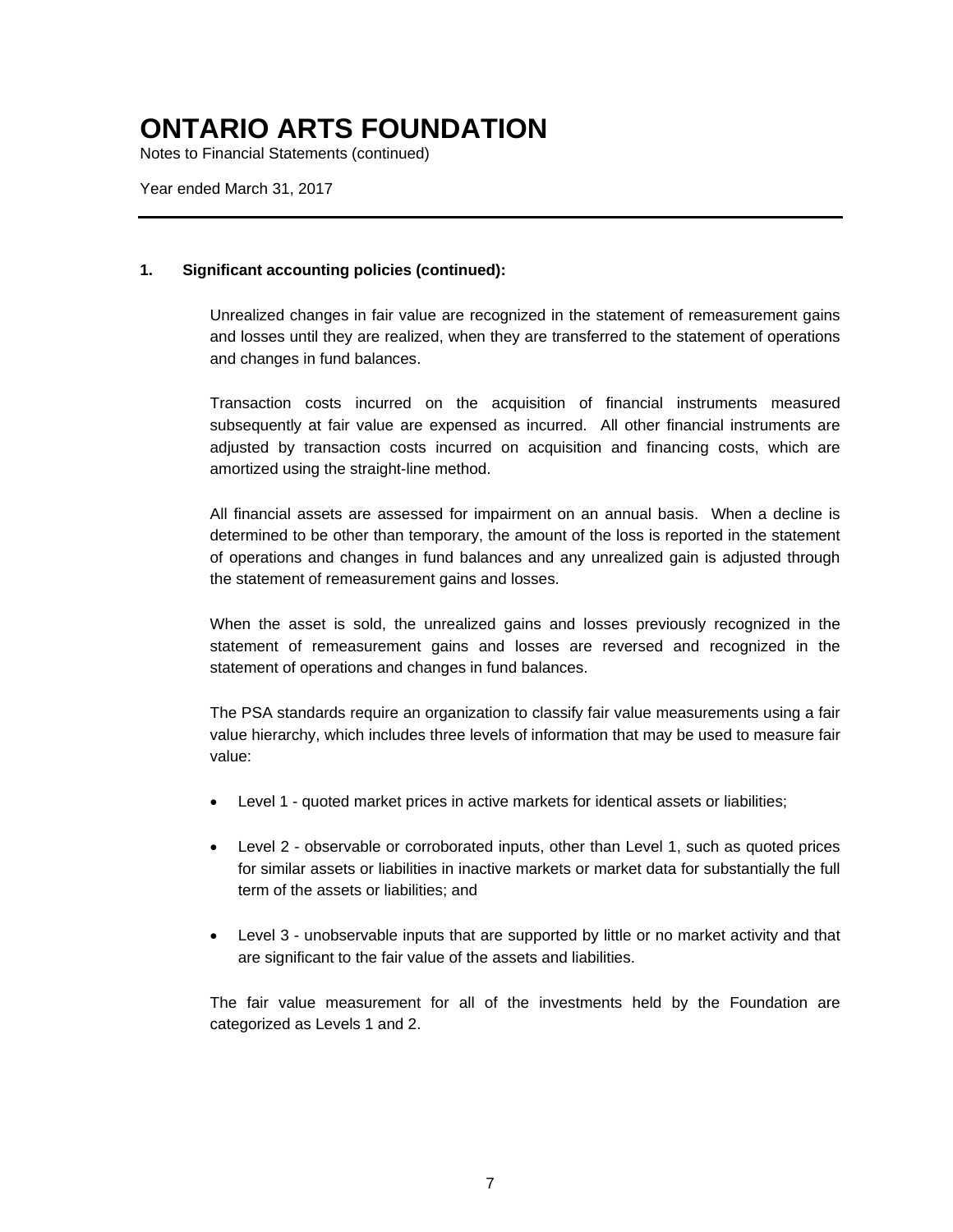Notes to Financial Statements (continued)

Year ended March 31, 2017

### **1. Significant accounting policies (continued):**

(e) Foreign currency:

Foreign currency transactions are recorded at the exchange rate at the time of the transaction.

Assets and liabilities denominated in foreign currencies are recorded at fair value using the exchange rate at the financial statement date. Unrealized foreign exchange gains and losses are recognized in the statement of remeasurement gains and losses. In the period of settlement, the realized foreign exchange gains and losses are recognized in the statement of operations and changes in fund balances and the unrealized balances are reversed from the statement of remeasurement gains and losses.

Foreign currency transactions are recorded at the exchange rate at the time of the transaction.

(f) Use of estimates:

The preparation of financial statements requires management to make estimates and assumptions that affect the reported amounts of assets and liabilities and disclosure of contingent assets and liabilities at the date of the financial statements and the reported amounts of income and expenditures during the year. Actual results could differ from management's best estimates as additional information becomes available in the future.

(g) Employee benefits:

The Foundation follows PSA requirements for accounting for employee future benefits which include post-employment benefits payable upon termination. Under these requirements, the cost of the post-employment benefits paid upon termination is charged to operations annually as earned.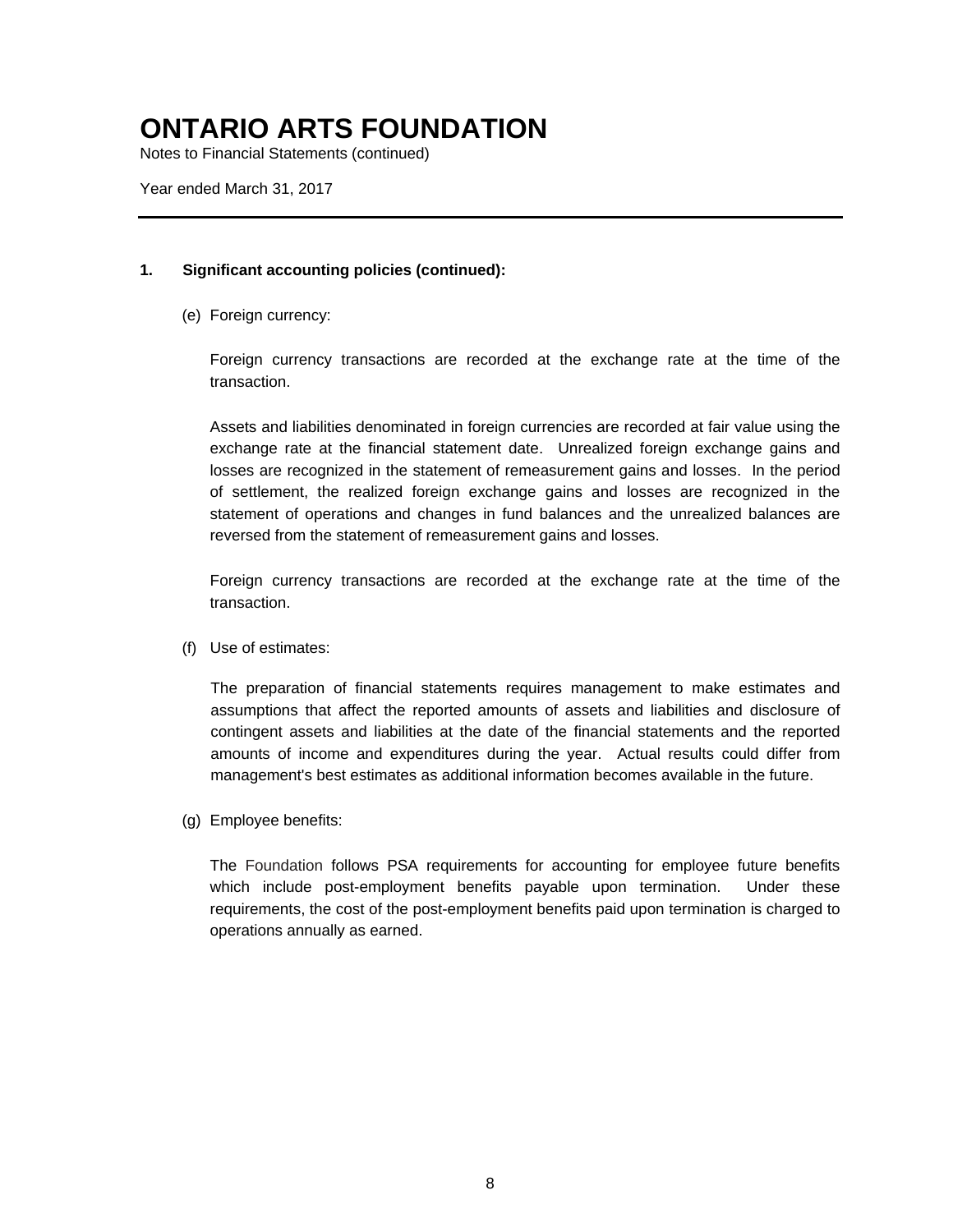Notes to Financial Statements (continued)

Year ended March 31, 2017

### **2. (a) Ontario Arts Endowment Fund Program ("AEF"):**

The AEF is a program of the Government of Ontario through the Ministry of Tourism, Culture and Sport administered by the Ontario Arts Foundation. The Ontario government committed a total of \$60 million to the AEF over three phases of the program between 1998 and 2008.

Money contributed and matched under the AEF is held in perpetuity and is non-expendable (note 4 and Schedule II).

### **(b) Endowment Incentives Component of the Canada Cultural Investment Fund ("Canadian Heritage Funds"):**

The Department of Canadian Heritage under the Canadian Heritage Funds disburses funding through matching grants of up to one dollar for every dollar raised from private donors, and contributed to a public foundation to create endowment funds or to increase existing ones. The Ontario Arts Foundation holds 28 Canadian Heritage Funds (Schedule III) for the benefit of beneficiary arts organizations.

The grant received from the Canadian Heritage Funds, together with the equivalent sum raised from private donors and contributed to endowment, must be capitalized in perpetuity.

### **3. Related party transactions:**

During the year, \$10,800 (2016 - \$10,800) in rental fees, \$8,476 (2016 - \$6,000) in service charges and \$16,800 (2016 - \$15,000) in financial service charges were paid to the Ontario Arts Council ("OAC"), a related party. The OAC controls the Foundation in that the OAC's Board of Directors controls the election of the Foundation's Board of Directors.

The above transactions are in the normal course of operations and are measured at the exchange value (the amount of consideration established and agreed to by the related parties).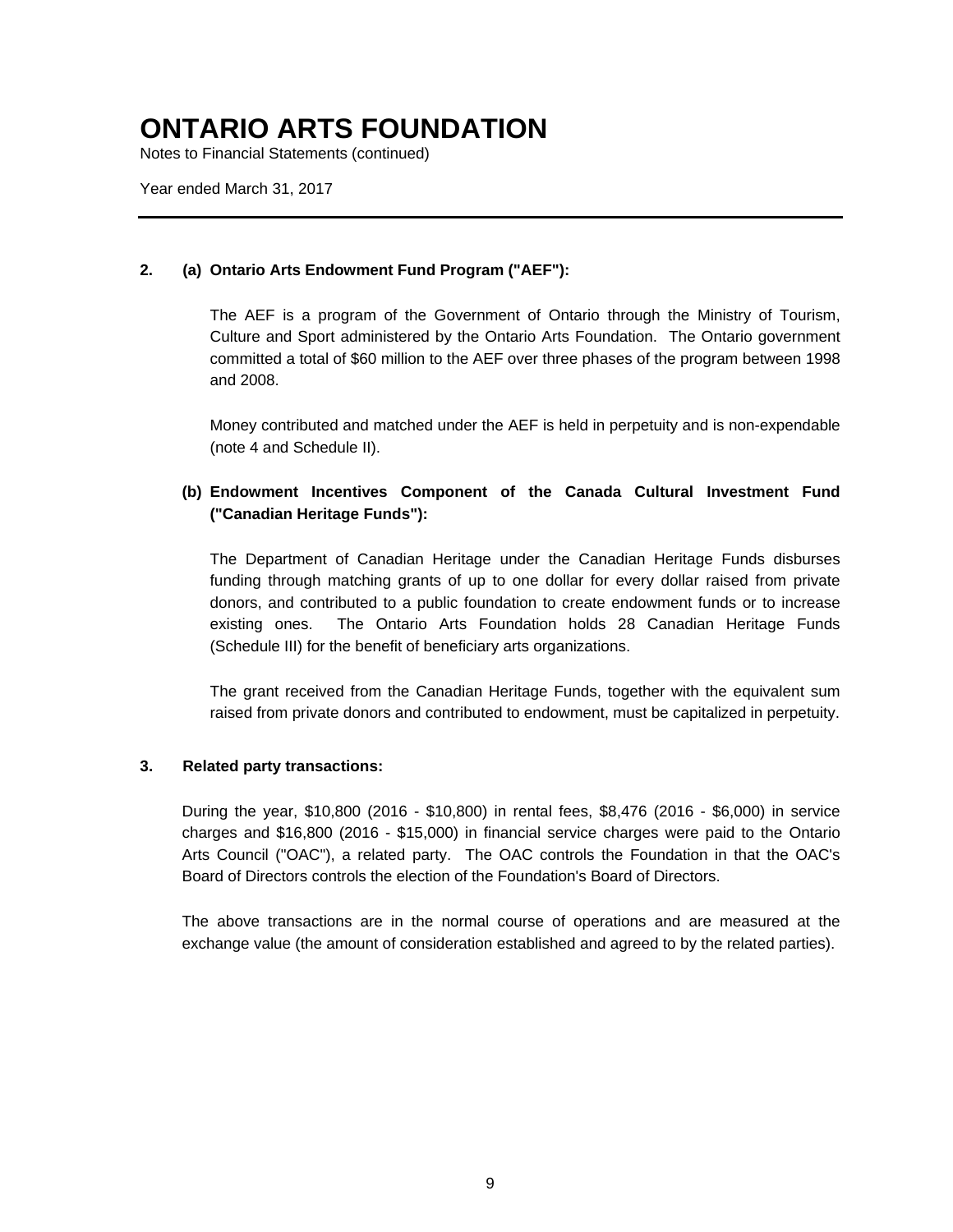Notes to Financial Statements (continued)

Year ended March 31, 2017

### **4. Endowment Fund balances:**

Included in fund balances (Schedule I) are the non-expendable or endowment portions. These amounts are as follows:

|                                                                          | 2017                 | 2016                 |
|--------------------------------------------------------------------------|----------------------|----------------------|
| Ontario Arts Endowment Funds<br><b>Endowment Incentives Component of</b> | 46,809,562<br>\$.    | 46,614,028<br>\$.    |
| the Canada Cultural Investment Fund                                      | 6,109,460            | 5,933,803            |
| Tafelmusik Baroque Orchestra Horst Dantz<br>and Don Quick Endowed Fund   |                      |                      |
| Paul de Hueck and Norman Walford Fund                                    | 1,222,750<br>768,388 | 1,222,750<br>768,388 |
| Hugh D. McKellar Fund                                                    | 120,000              | 120,000              |
| Laura Ciruls Painting Fund                                               | 103,402              | 103,402              |
| Tafelmusic Baroque Orchestra Jeanne Lamon                                |                      |                      |
| Young Artist Fund                                                        | 127,041              | 113,415              |
| Louis Applebaum Composers Fund<br>Mary Jolliffe Fund                     | 82,992<br>45,789     | 82,992<br>45,789     |
| <b>Orford String Quartet Fund</b>                                        | 18,220               | 18,220               |
| <b>Company Theatre Endowment Fund</b>                                    | 30,000               | 30,000               |
| Christina and Louis Quilico Fund                                         | 13,398               | 13,398               |
| Canadian Music Centre - Harry Freedman                                   |                      |                      |
| <b>Recording Fund</b>                                                    | 2,500                | 2,500                |
| Canadian Music Centre - Violet Archer Fund                               | 1,000                | 1,000                |
| Canadian Music Centre - Legacy Fund                                      | 5,000                |                      |
|                                                                          | 55,459,502<br>\$     | \$<br>55,069,685     |

The expendable portion of the funds are calculated as follows:

|                                                                  |    |                                        |      |                                        |                 | <b>Endowment Incentives</b><br>Component of the |      |                                     |
|------------------------------------------------------------------|----|----------------------------------------|------|----------------------------------------|-----------------|-------------------------------------------------|------|-------------------------------------|
|                                                                  |    |                                        |      | Ontario Arts                           | Canada Cultural |                                                 |      |                                     |
|                                                                  |    |                                        |      | <b>Endowments Fund</b>                 |                 | <b>Investment Fund</b>                          |      |                                     |
|                                                                  |    | 2017                                   | 2016 |                                        |                 | 2017                                            | 2016 |                                     |
| Aggregate market value<br><b>Endowment portion</b><br>Expendable | S. | 63,991,377<br>46,809,562<br>17,181,815 | SS.  | 59,360,367<br>46,614,028<br>12,746,339 | \$              | 8,049,008<br>6,109,461<br>1,939,547             | S    | 7,316,728<br>5,933,803<br>1,382,925 |

No payout or award will be made from any fund where there is an undistributed loss or where it would lead to an undistributed loss.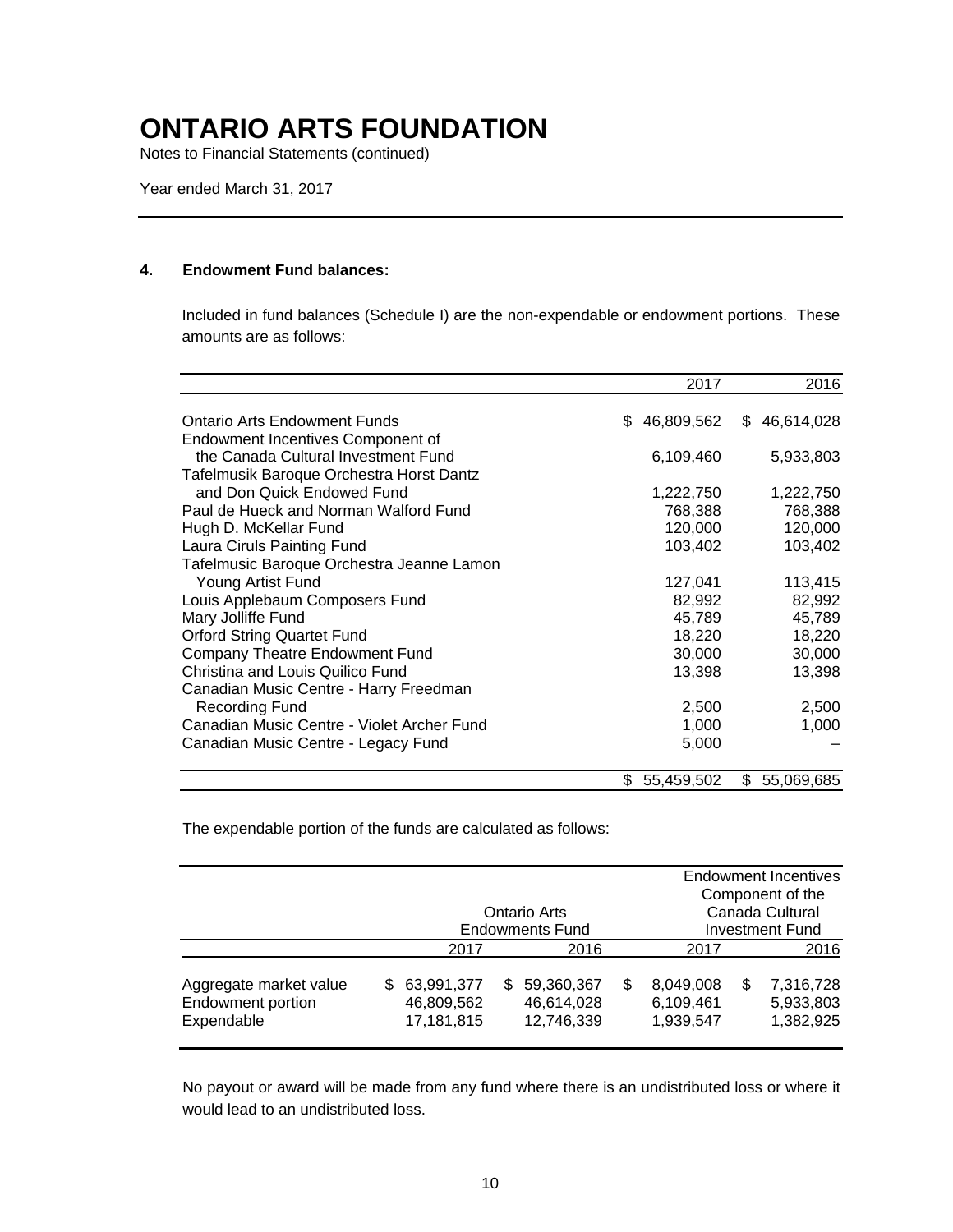Notes to Financial Statements (continued)

Year ended March 31, 2017

### **5. Fund administration fees and investment management fees:**

Administration fees are charged by the Foundation for providing day-to-day administrative support and services to the Restricted Fund and Endowment Fund held by the Foundation. As permitted in the respective agreements establishing the funds, the Foundation has levied an administration fee, either on a fixed or percentage basis on the funds held or on the annual investment income earned by the funds held by the Foundation. These fees, totalling \$382,639 (2016 - \$373,956), are included in the income of the Operating Fund and the expenditures of the Restricted and Endowment Funds (Schedule I).

Investment management and incentive fees are levied by the investment managers in the aggregate and charged to the funds on a pro rata basis. Management fees are charged based on a fixed rate, and where applicable, incentive fees are charged based on investment performance, and may fluctuate year to year. These fees are included in the expenditures of the Restricted and Endowment Funds (Schedule I).

### **6. Awards and payout:**

(a) Restricted and endowment funds:

Payout of income to fund awards is determined by the Board of Directors and calculated for the year ended March 31, 2017 at 4.5% of the average annual market value for the three years ended December 31, 2016, not including contributions made in 2016, unless otherwise provided for in the agreements with donors.

(b) Operating fund:

In recognition of the Ontario Arts Foundation's 25th anniversary, the Board of Directors approved a special one-time distribution of \$275,000 from the Foundation's operating fund to 260 arts organizations with a fund established under the Ontario Arts Endowment Fund Program on a pro-rata basis.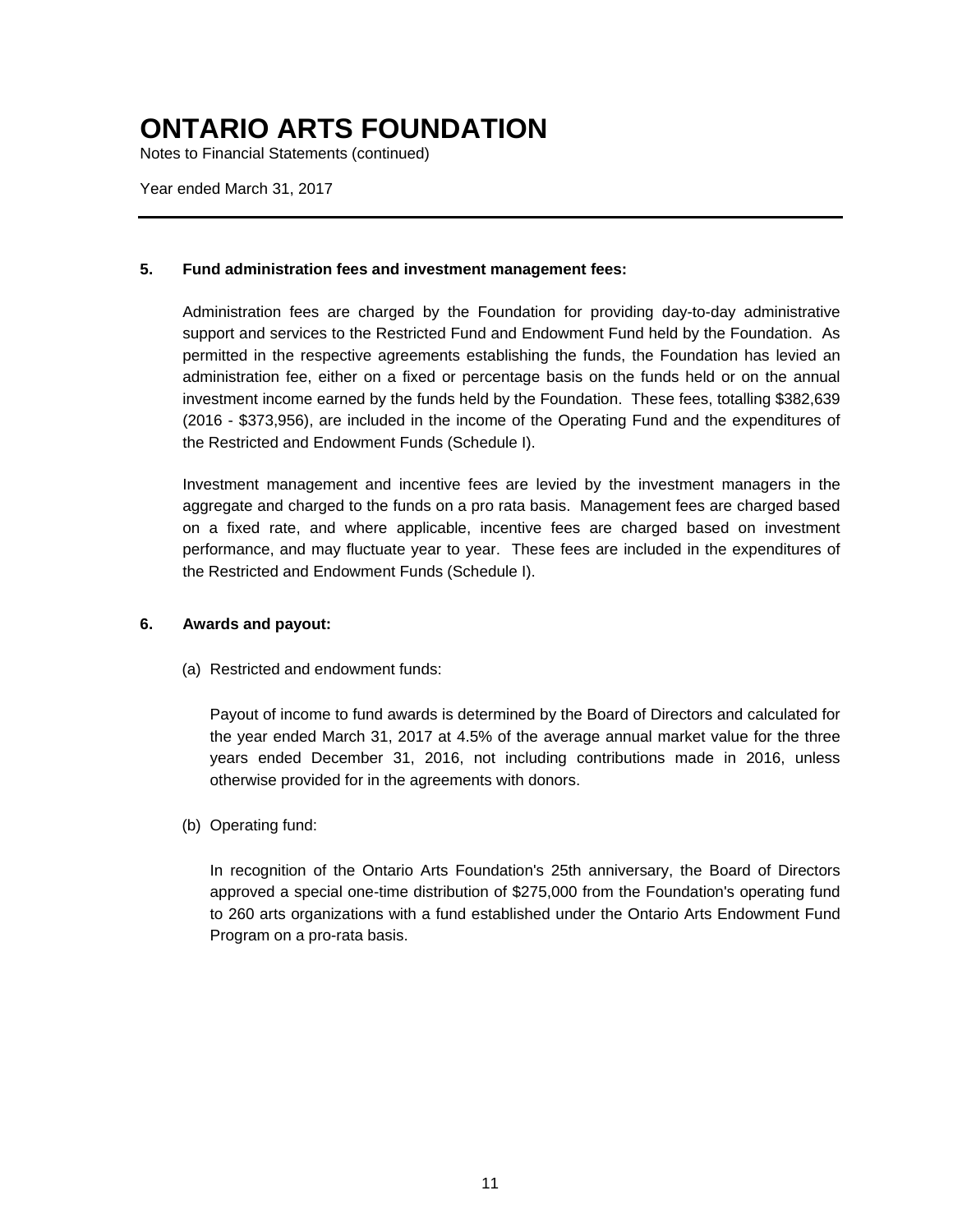Notes to Financial Statements (continued)

### **7. Investments and investment gain of the Restricted Fund:**

#### (a) The mix of investment funds is as follows:

|                           | 2017 | 2016 |
|---------------------------|------|------|
|                           |      |      |
| Cash and cash equivalents | 3%   | 3%   |
| Canadian equities         | 29%  | 20%  |
| Foreign equities          | 36%  | 39%  |
| Fixed income securities   | 22%  | 28%  |
| Alternative               | 10%  | 10%  |

The Foundation currently holds \$16,978,994 (2016 - \$19,881,411) in fixed income securities that are exposed to interest rate risk. The coupons range from 0.00% to 10.95% (2016 - 0.50% to 10.95%). The Foundation is also exposed to other risk in its investment holdings (note 8(b) and (c)).

### (b) Net investment gain comprises the following:

|                                                                             | 2017                              | 2016                          |
|-----------------------------------------------------------------------------|-----------------------------------|-------------------------------|
| Gain on sale of investments<br>Income distributions<br><b>Bank interest</b> | \$3,945,298<br>3,156,501<br>4.596 | 736,274<br>3,045,518<br>2,057 |
|                                                                             | 7,106,395                         | 3,783,849                     |

### **8. Financial instruments:**

### (a) Liquidity risk:

Liquidity risk is the risk that the Foundation will be unable to fulfill its obligations on a timely basis or at a reasonable cost. The Foundation manages its liquidity risk by monitoring its operating requirements. The Foundation prepares budget and cash forecasts to ensure it has sufficient funds to fulfill its obligations.

Accounts payable and accrued liabilities are generally due within 60 days of receipt of an invoice.

There have been no significant changes to the liquidity risk exposure from 2016.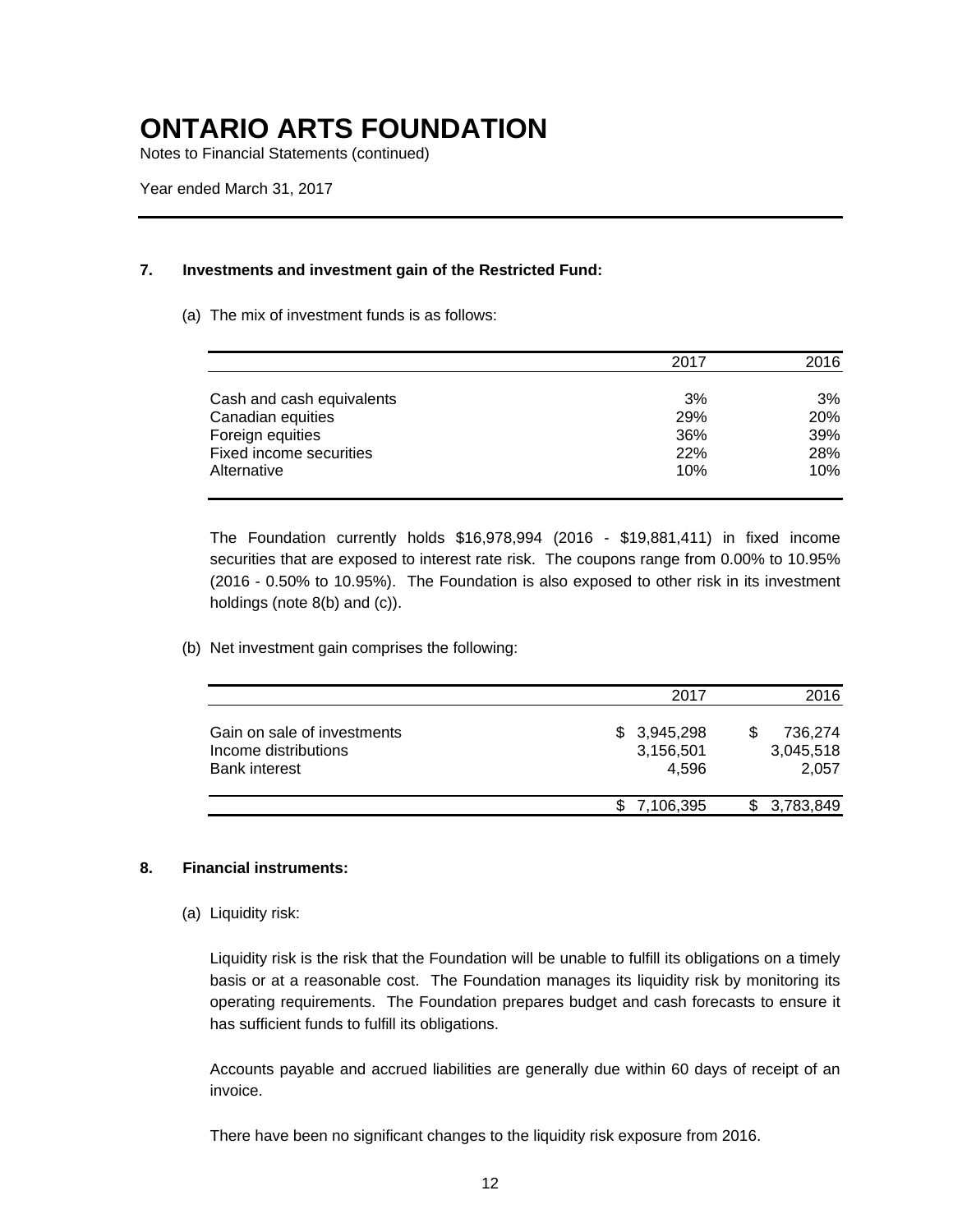Notes to Financial Statements (continued)

Year ended March 31, 2017

### **8. Financial instruments (continued):**

(b) Interest rate and foreign currency risk:

Interest rate risk is the risk that the market value of the Foundation's investments will fluctuate due to changes in market interest rates. To properly manage the Foundation's interest rate risk, appropriate guidelines on the weighting and duration for the bonds and other fixed income investments are set and monitored.

Foreign currency risk is the risk that the value or future cash flows of a financial instrument will fluctuate because of changes in foreign exchange rates. The Foundation primarily invests in financial instruments and enters into transactions denominated in various foreign currencies, other than its measurement currency. Consequently, the Foundation is exposed to risk that the exchange rates of the various currencies may change in a manner that has an adverse effect on the value of the portion of the Foundation's assets or liabilities denominated in currencies other than the Canadian dollar.

(c) Market risk:

Market risk arises as a result of trading equities and fixed income securities. Fluctuations in the market expose the Foundation to a risk of loss. The Foundation uses three (2016 two) professional investment managers to advise on investment risks, asset selection and mix to achieve an appropriate balance between risks and returns. The Board of Directors of the Foundation monitors investments decisions and results and meets regularly with the investment managers.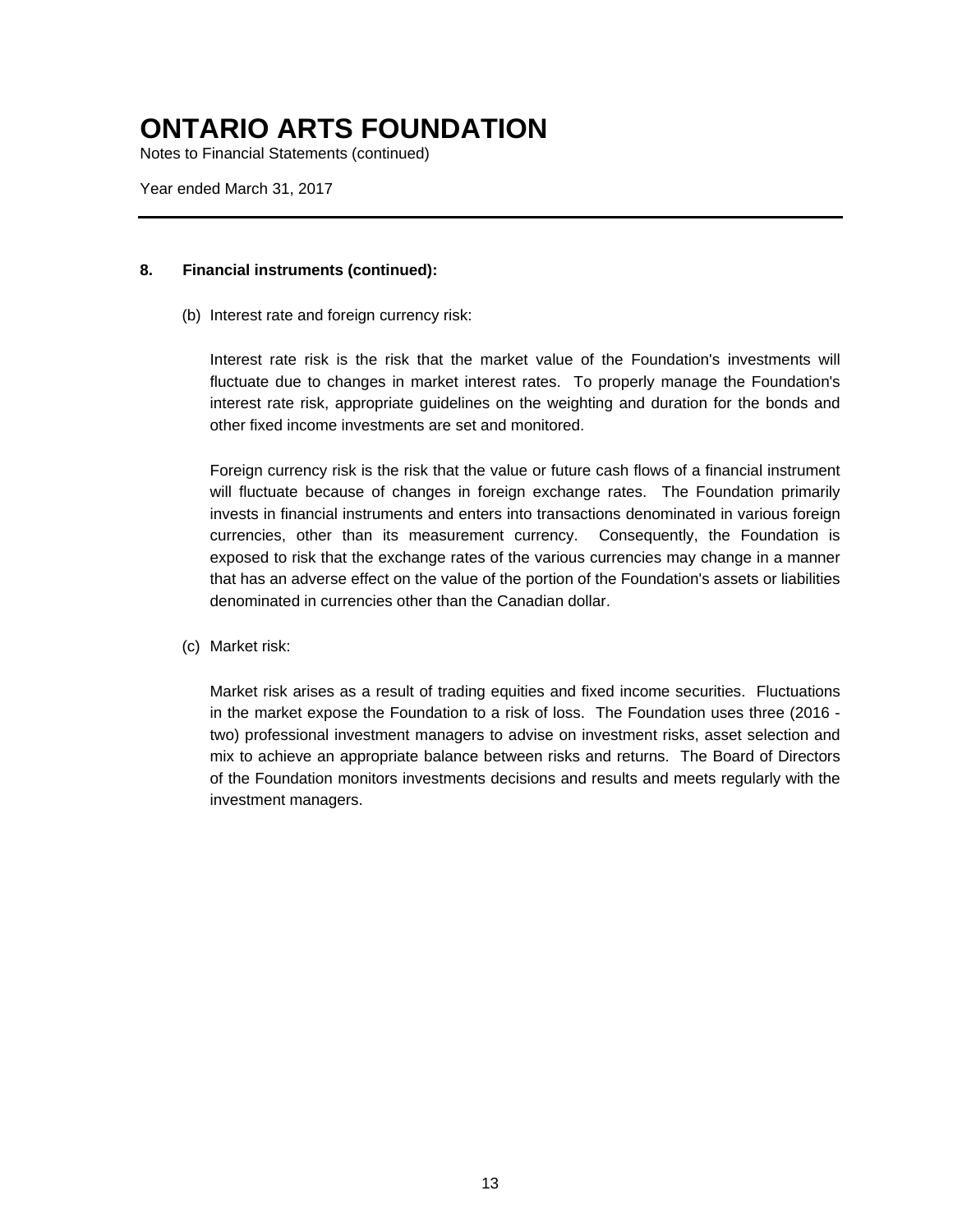#### **Schedule I Ontario Arts Foundation Schedule of Restricted and Endowment Funds**

|                                                                     | <b>Fund</b><br><b>Balances</b><br>March 31, 2016 | <b>Contributions</b><br>Received |     | Investment<br><b>Income</b> |     | <b>Expenses</b><br>(Note 5) | <b>Awards</b><br>and Payout<br>(Note 6) | <b>Fund</b><br><b>Balances</b><br>March 31, 2017 |
|---------------------------------------------------------------------|--------------------------------------------------|----------------------------------|-----|-----------------------------|-----|-----------------------------|-----------------------------------------|--------------------------------------------------|
| Ontario Arts Endowment Funds (Schedule II) (Note 2 (a))             | \$<br>59,360,367 \$                              | 198,986 \$                       |     | 7,998,772 \$                |     | $(777,089)$ \$              | $(2,789,659)$ \$                        | 63,991,377                                       |
| Endowment Incentives Component of the Canada                        |                                                  |                                  |     |                             |     |                             |                                         |                                                  |
| Cultural Investment Fund (Schedule III) (Note 2 (b))                | 7,316,728                                        | 175,658                          |     | 986,212                     |     | (95, 705)                   | (333, 885)                              | 8,049,008                                        |
| Tafelmusik Baroque Orchestra Horst Dantz and Don Quick Endowed Fund | 1,546,759                                        |                                  |     | 208,138                     |     | (20, 147)                   | (73, 704)                               | 1,661,046                                        |
| Paul de Hueck and Norman Walford Fund                               | 1,080,014                                        |                                  |     | 144,320                     |     | (13, 924)                   | (20,000)                                | 1,190,410                                        |
| Virgina Cooper Fund                                                 | 597,916                                          |                                  |     | 78,102                      |     | (7, 568)                    | (20,000)                                | 648,450                                          |
| <b>Ontario Arts Foundation Artist Educator Fund</b>                 | 268,868                                          | 51                               |     | 35,748                      |     | (3, 449)                    | (7,500)                                 | 293,718                                          |
| Hugh D. McKellar Fund                                               | 172,640                                          |                                  |     | 22,315                      |     | (2, 165)                    | (7,300)                                 | 185,490                                          |
| Louis Applebaum Composers Fund                                      | 161,010                                          | $\blacksquare$                   |     | 21,208                      |     | (2,059)                     | (10,000)                                | 170,159                                          |
| Laura Ciruls Painting Fund                                          | 142,792                                          |                                  |     | 19,149                      |     | (1, 850)                    | (5,000)                                 | 155,091                                          |
| Gina Wilkinson Fund                                                 | 133.831                                          | 140                              |     | 17,999                      |     | (1,746)                     | (8,000)                                 | 142,224                                          |
| Tafelmusik Baroque Orchestra Jeanne Lamon Young Artist Fund         | 116,881                                          | 13,626                           |     | 16,445                      |     | (1,577)                     | (5,217)                                 | 140,158                                          |
| Kathleen McMorrow Canadian Music Fund                               | 49,892                                           | 49,271                           |     | 9,321                       |     | (864)                       |                                         | 107,620                                          |
| Writers' Union of Canada Fund                                       | $\sim$                                           | 102,226                          |     | 3,922                       |     | (249)                       | $\blacksquare$                          | 105,899                                          |
| Ellen Ross Stuart Fund                                              | 30,573                                           | 37,800                           |     | 6,030                       |     | (608)                       |                                         | 73,795                                           |
| William and Mary Corcoran Craft Fund                                | 68,322                                           | $\blacksquare$                   |     | 8,815                       |     | (855)                       | (3,000)                                 | 73,282                                           |
| Tim Sims Encouragement Fund                                         | 51,765                                           | 81                               |     | 6,714                       |     | (647)                       | (5,000)                                 | 52,913                                           |
| Orford String Quartet Fund                                          | 49,652                                           |                                  |     | 6,545                       |     | (633)                       | (3,000)                                 | 52,564                                           |
| Harry Freedman Recording Fund                                       | 2,499                                            | 45,500                           |     | 2,726                       |     | (216)                       |                                         | 50,509                                           |
| K. M. Hunter Charitable Foundation                                  | 48,000                                           | 51,000                           |     |                             |     | (3,000)                     | (48,000)                                | 48,000                                           |
| Dufferin Arts Council Reed Cooper Memorial Bursary Fund             | 29,984                                           | 10,000                           |     | 4,761                       |     | (465)                       | (1,429)                                 | 42,851                                           |
| Mary Jolliffe Fund                                                  | 41,961                                           | $\blacksquare$                   |     | 5,376                       |     | (513)                       | (5,000)                                 | 41,824                                           |
| Wuchien Michael Than Fund                                           | 35,470                                           | 50,000                           |     | 574                         |     | (1,566)                     | (46, 312)                               | 38,166                                           |
| <b>Stratford Summer Music Fund</b>                                  | $\sim$                                           | 35,000                           |     | 980                         |     | (30)                        |                                         | 35,950                                           |
| Company Theatre Endowment Fund                                      | 30,663                                           |                                  |     | 4,129                       |     | (401)                       | (1, 267)                                | 33,124                                           |
| <b>Violet Archer Fund</b>                                           | 1,000                                            | 29,124                           |     | 1,665                       |     | (130)                       |                                         | 31,659                                           |
| Festival of the Sound Fund                                          | $\sim$                                           | 30,000                           |     | 839                         |     | (62)                        |                                         | 30,777                                           |
| <b>Christopher Dedrick Music Fund</b>                               | 20,900                                           | $\blacksquare$                   |     | 2,658                       |     | (259)                       | (1,200)                                 | 22,099                                           |
| Christina and Louis Quilico Fund                                    | 19,254                                           | 9,000                            |     | 2,555                       |     | (250)                       | (10,000)                                | 20,559                                           |
| Douglas James Dales Fund                                            | 13,433                                           | $\overline{\phantom{a}}$         |     | 1,812                       |     | (175)                       |                                         | 15,070                                           |
| <b>Stuart Conger Endowment Fund</b>                                 | 13,327                                           |                                  |     | 1,798                       |     | (174)                       |                                         | 14,951                                           |
| Elizabeth L. Gordon Art Program                                     | 10,003                                           | 50,000                           |     | $\overline{7}$              |     | (5,000)                     | (44, 410)                               | 10,600                                           |
| Canadian Music Centre Legacy Fund                                   | $\mathbf{r}$                                     | 5,000                            |     | 262                         |     | (19)                        |                                         | 5,243                                            |
| <b>Richard Vaillancourt Fund</b>                                    | 2,167                                            |                                  |     | 293                         |     | (31)                        |                                         | 2,429                                            |
| <b>Eldred Family Fund</b>                                           | 374                                              | $\overline{\phantom{a}}$         |     | 50                          |     | (5)                         |                                         | 419                                              |
| Siminovitch Prize in Theatre Fund                                   | 67,697                                           |                                  |     | 56                          |     | (250)                       | (67, 503)                               |                                                  |
| <b>Ruth Schwartz Foundation</b>                                     |                                                  | 12,000                           |     |                             |     |                             | (12,000)                                |                                                  |
|                                                                     | \$<br>$71,484,742$ \$                            | 904,463                          | -\$ | 9,620,296                   | -\$ | $(943, 681)$ \$             | $(3,528,386)$ \$                        | 77,537,434                                       |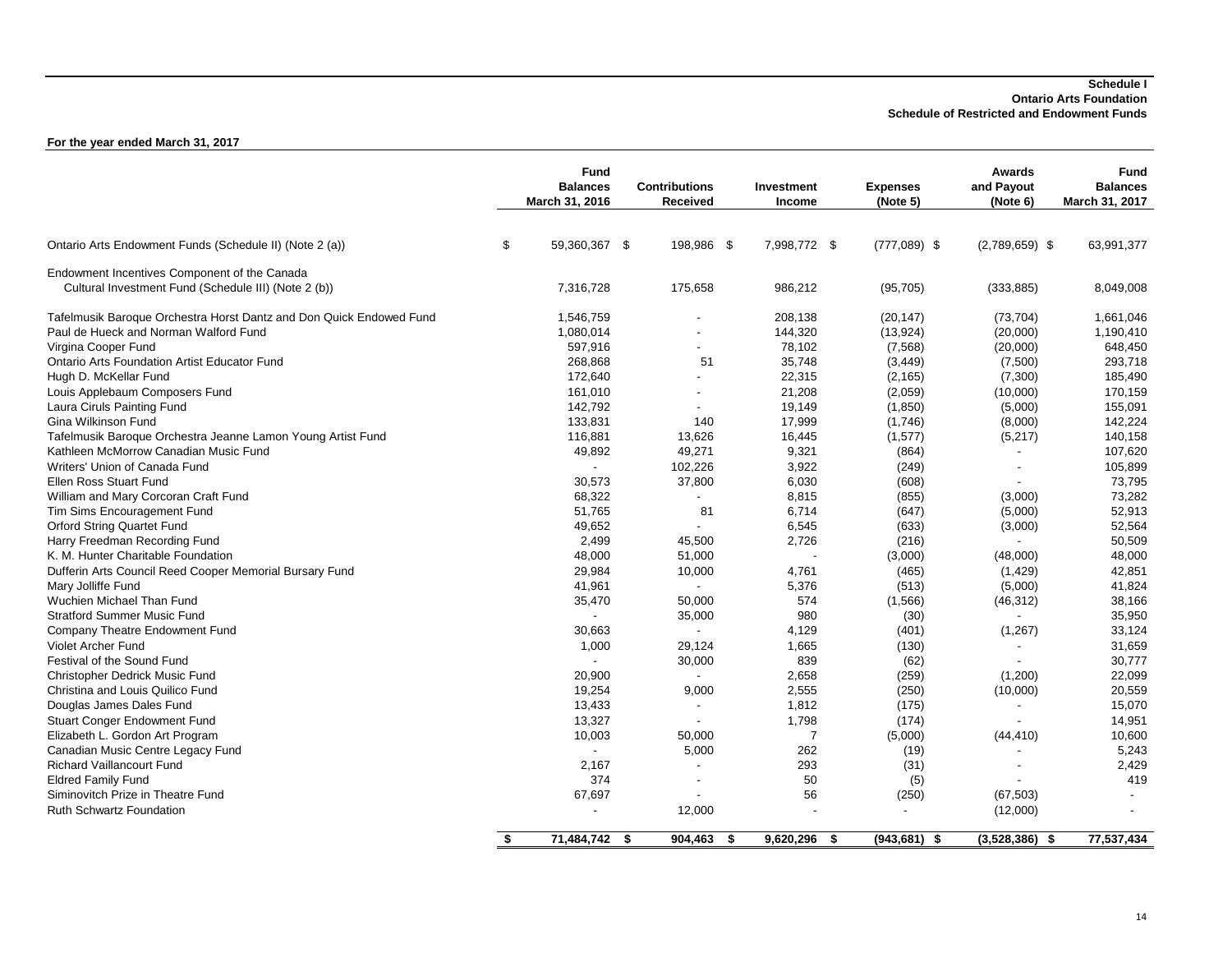**Ontario Arts Foundation**

**Schedule of the Arts Endowment Funds**

|                                                   | <b>Fund</b><br><b>Balances</b><br>March 31, 2016 | <b>Contributions</b><br><b>Received</b> | <b>Transfers</b><br><b>Between Funds</b> | Investment<br><b>Income</b> | <b>Expenses</b> | Payout     | <b>Fund</b><br><b>Balances</b><br>March 31, 2017 |
|---------------------------------------------------|--------------------------------------------------|-----------------------------------------|------------------------------------------|-----------------------------|-----------------|------------|--------------------------------------------------|
| <b>Ontario Arts Endowment Funds</b>               |                                                  |                                         |                                          |                             |                 |            |                                                  |
| <b>Individual Funds</b>                           |                                                  |                                         |                                          |                             |                 |            |                                                  |
| 4th Line Theatre Company                          | \$<br>127,119 \$                                 | - \$                                    | - \$                                     | 17,107<br>\$                | $(1,664)$ \$    | (6,059)    | \$<br>136,503                                    |
| A Space                                           | 13,646                                           |                                         |                                          | 1,835                       | (179)           | (650)      | 14,652                                           |
| Agnes Etherington Art Centre                      | 555,832                                          |                                         |                                          | 74,796                      | (7, 268)        | (26, 493)  | 596,867                                          |
| Algonquin Arts Council                            | 17,268                                           |                                         |                                          | 2,324                       | (226)           | (823)      | 18,543                                           |
| Amabile Choirs of London, Canada                  | 75.822                                           |                                         |                                          | 10,203                      | (991)           | (3,614)    | 81,420                                           |
| Amadeus Choir of Greater Toronto                  | 83,749                                           |                                         |                                          | 11,270                      | (1,096)         | (3,992)    | 89,931                                           |
| Amici Chamber Ensemble                            | 8,094                                            |                                         |                                          | 1,089                       | (106)           | (386)      | 8,691                                            |
| Arcady                                            | 6,260                                            |                                         |                                          | 841                         | (83)            | (298)      | 6,720                                            |
| Arraymusic                                        | 82,452                                           |                                         |                                          | 11,095                      | (1,077)         | (3,930)    | 88,540                                           |
| Art Gallery of Algoma                             | 134,926                                          |                                         |                                          | 18,156                      | (1,764)         | (6, 431)   | 144,887                                          |
| Art Gallery of Burlington                         | 560,280                                          |                                         |                                          | 75,393                      | (7, 325)        | (26, 705)  | 601,643                                          |
| Art Gallery of Guelph                             | 440,770                                          |                                         |                                          | 59,312                      | (5,763)         | (21,009)   | 473,310                                          |
| Art Gallery of Hamilton                           | 3,207,573                                        |                                         |                                          | 431,625                     | (41, 944)       | (152, 901) | 3,444,353                                        |
| Art Gallery of Mississauga                        | 13,911                                           |                                         |                                          | 1,873                       | (182)           | (663)      | 14,939                                           |
| Art Gallery of Northumberland                     | 98,337                                           |                                         |                                          |                             |                 |            | 105,596                                          |
|                                                   |                                                  |                                         |                                          | 13,232                      | (1, 286)        | (4,687)    |                                                  |
| Art Gallery of Peterborough                       | 125,044                                          |                                         |                                          | 16,828                      | (1,634)         | (5,960)    | 134,278                                          |
| Art Gallery of Sudbury / Galerie d'art de Sudbury | 181,692                                          |                                         |                                          | 24,449                      | (2, 374)        | (8,660)    | 195,107                                          |
| Art Gallery of Windsor                            | 528,003                                          |                                         |                                          | 71,049                      | (6,905)         | (25, 167)  | 566,980                                          |
| Art Gallery of York University                    | 40,662                                           |                                         |                                          | 5,471                       | (531)           | (1,938)    | 43,664                                           |
| Art of Time Ensemble                              |                                                  | $\mathbf{1}$                            | 39,378                                   | 5,301                       | (513)           | (1,799)    | 42,368                                           |
| Art Starts Neighbourhood Cultural Centre          | 32,489                                           |                                         |                                          | 4,372                       | (425)           | (1,549)    | 34,887                                           |
| Artengine                                         | 6,357                                            | ٠                                       |                                          | 855                         | (83)            | (303)      | 6,826                                            |
| <b>Artheart Community Art Centre</b>              | 19,075                                           |                                         |                                          | 2,565                       | (250)           | (909)      | 20,481                                           |
| Arts Council of Sault Ste. Marie and District     | 4,967                                            |                                         |                                          | 666                         | (65)            | (237)      | 5,331                                            |
| Arts Etobicoke                                    | 289.099                                          | 100                                     |                                          | 38,904                      | (3,779)         | (13, 779)  | 310,545                                          |
| Arts for Children and Youth                       | 301,204                                          | J.                                      |                                          | 40,530                      | (3,939)         | (14, 357)  | 323,438                                          |
| <b>Arts Ottawa East-Est</b>                       | 48,465                                           |                                         |                                          | 6,521                       | (633)           | (2, 310)   | 52,043                                           |
| B.A.A.N.N. Theatre Centre                         | 54,412                                           |                                         |                                          | 7,323                       | (711)           | (2, 594)   | 58,430                                           |
| <b>Ballet Creole</b>                              | 46,224                                           |                                         |                                          | 6,220                       | (605)           | (2,203)    | 49,636                                           |
| Ballet Jörgen Canada                              | 187,816                                          |                                         |                                          | 25,273                      | (2, 455)        | (8,952)    | 201,682                                          |
| <b>Bluewater Summer Playhouse</b>                 | 55,643                                           |                                         |                                          | 7,488                       | (730)           | (2,652)    | 59,749                                           |
| <b>Blyth Festival</b>                             | 250,218                                          |                                         |                                          | 33,669                      | (3,273)         | (11, 926)  | 268,688                                          |
| <b>Brampton Arts Council</b>                      | 63,297                                           |                                         |                                          | 8,542                       | (827)           |            | 71,012                                           |
| Brantford Symphony Orchestra Association          | 57,740                                           |                                         |                                          | 7,768                       | (754)           | (2,752)    | 62,002                                           |
| <b>Brockville Concert Association</b>             | 16,574                                           |                                         |                                          | 2,229                       | (216)           | (790)      | 17,797                                           |
| <b>Brott Music Festival</b>                       | 281,091                                          |                                         |                                          | 37,824                      |                 |            | 301,841                                          |
|                                                   |                                                  |                                         |                                          |                             | (3,676)         | (13, 398)  |                                                  |
| <b>Buddies in Bad Times Theatre</b>               | 181,398                                          |                                         |                                          | 24,410                      | (2, 374)        | (8,646)    | 194,788                                          |
| C The Visual Arts Foundation                      | 93,268                                           |                                         |                                          | 12,551                      | (1, 219)        | (4, 446)   | 100,154                                          |
| C.C.M.C. Music Gallery                            | 121,777                                          |                                         |                                          | 16,390                      | (1, 592)        | (5,804)    | 130,771                                          |
| Canadian Art Foundation                           | 245,239                                          |                                         |                                          | 32,999                      | (3, 205)        | (11,689)   | 263,344                                          |
| Canadian Bookbinders and Book Artists Guild       | 148,865                                          | 7,500                                   |                                          | 20,220                      | (1, 964)        | (6,838)    | 167,783                                          |
| Canadian Children's Book Centre                   | 284,227                                          |                                         |                                          | 38,247                      | (3,718)         | (13, 548)  | 305,208                                          |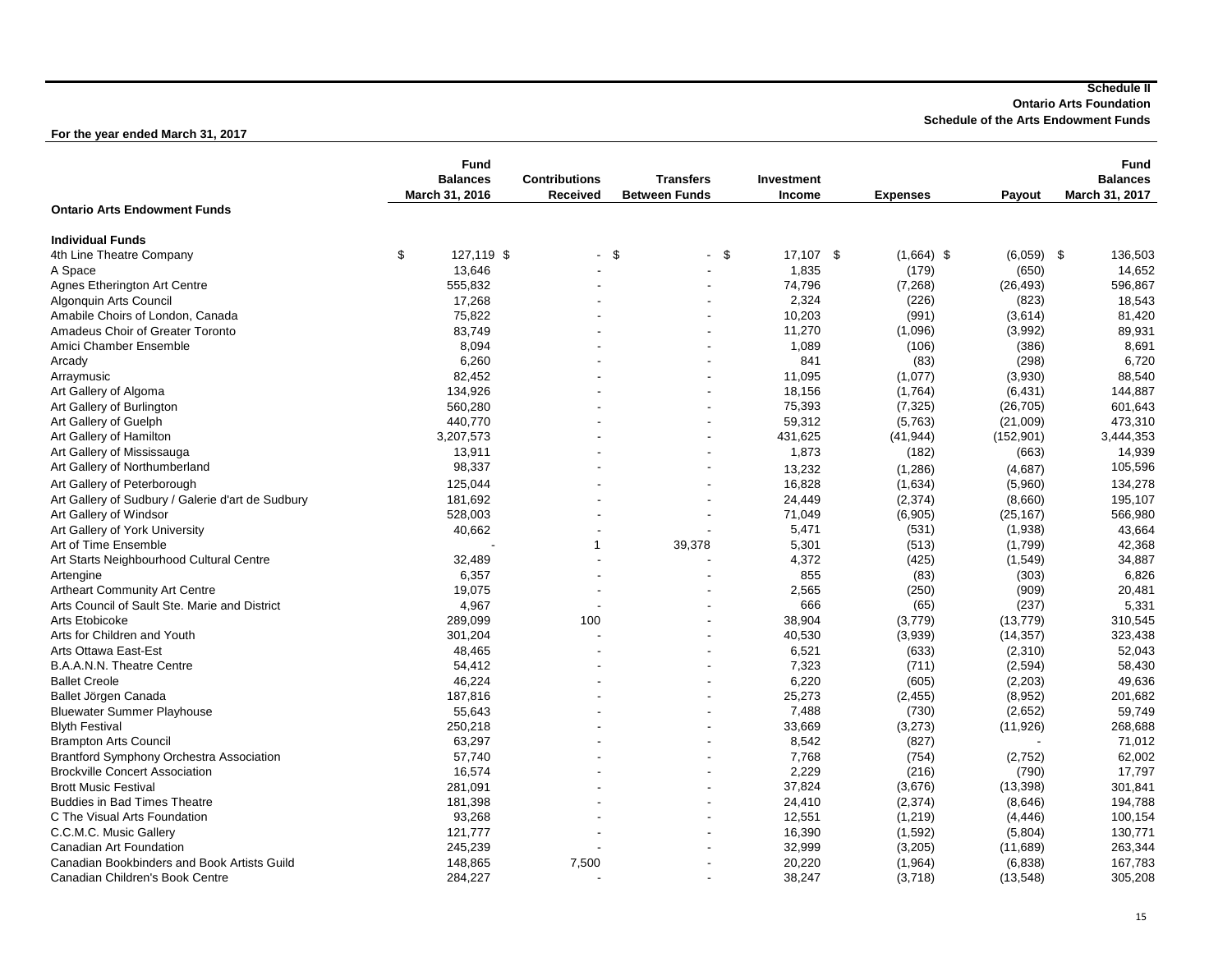**Ontario Arts Foundation**

**Schedule of the Arts Endowment Funds**

|                                                | <b>Fund</b>     |                          |                      |               |                 |            | <b>Fund</b>     |
|------------------------------------------------|-----------------|--------------------------|----------------------|---------------|-----------------|------------|-----------------|
|                                                | <b>Balances</b> | <b>Contributions</b>     | <b>Transfers</b>     | Investment    |                 |            | <b>Balances</b> |
|                                                | March 31, 2016  | Received                 | <b>Between Funds</b> | <b>Income</b> | <b>Expenses</b> | Payout     | March 31, 2017  |
| <b>Ontario Arts Endowment Funds</b>            |                 |                          |                      |               |                 |            |                 |
| Canadian Children's Opera Company              | 117,091         |                          |                      | 15,757        | (1,530)         | (5,580)    | 125,738         |
| Canadian Conference of the Arts                | 243,283         |                          |                      | 32,837        | (3, 183)        |            | 272,937         |
| Canadian Contemporary Dance Theatre            | 136,346         |                          |                      | 18,348        | (1,780)         | (6, 499)   | 146,415         |
| Canadian Cultural Society of the Deaf          | 53,188          |                          |                      | 7,157         | (693)           | (2, 535)   | 57,117          |
| Canadian Film Centre                           | 4,208,279       |                          |                      | 566,283       | (55,030)        | (200, 585) | 4,518,947       |
| Canadian Stage                                 | 1,237,987       |                          |                      | 166,587       | (16, 190)       | (59,009)   | 1,329,375       |
| Cantabile Choirs of Kingston                   | 104,114         |                          |                      | 14,011        | (1, 362)        | (4,963)    | 111,800         |
| Capitol Theatre Heritage Foundation            | 136,336         |                          |                      | 18,346        | (1,780)         | (6, 498)   | 146,404         |
| <b>Carousel Players</b>                        | 132,530         |                          |                      | 17,831        | (1,733)         | (6, 317)   | 142,311         |
| Centre for Indigenous Theatre                  | 77,307          |                          |                      | 10,404        | (1,012)         | (3,685)    | 83,014          |
| Choirs Ontario                                 | 231,586         |                          |                      | 31,164        | (3,028)         |            | 248,684         |
|                                                |                 |                          |                      |               |                 | (11, 038)  |                 |
| Chorus Niagara                                 | 126,055         | 10,000                   |                      | 17,487        | (1,688)         | (6,015)    | 145,839         |
| Cinefest Sudbury International Film Festival   | 36,289          |                          |                      | 4,884         | (475)           | (1,730)    | 38,968          |
| <b>CKCU Ottawa Folk Festival</b>               | 36,203          |                          |                      | 4,871         | (474)           | (1,726)    | 38,874          |
| Clay and Paper Theatre                         | 14,248          |                          |                      | 1,916         | (185)           | (679)      | 15,300          |
| Common Boots Theatre                           | 63,107          |                          |                      | 8,490         | (825)           | (3,008)    | 67,764          |
| Compagnie Vox Théâtre                          | 19,608          | $\overline{\phantom{a}}$ |                      | 2,639         | (256)           | (935)      | 21,056          |
| <b>Contact Contempory Music</b>                | 1,108           |                          |                      | 148           | (13)            | (53)       | 1,190           |
| Continuum Contemporary Music                   | 13.026          | 250                      |                      | 1,762         | (171)           | (621)      | 14,246          |
| <b>Corpus Dance Projects</b>                   | 4,702           |                          |                      | 632           | (61)            | (224)      | 5,049           |
| Craft Ontario                                  | 64,277          |                          |                      | 8,648         | (841)           | (3,064)    | 69,020          |
| <b>Creative Works Studio</b>                   | 7,578           |                          |                      | 1,019         | (98)            | (361)      | 8,138           |
| <b>Dance Collection Danse</b>                  | 86,430          |                          |                      | 11,632        | (1, 129)        | (4, 120)   | 92,813          |
| Dancemakers                                    | 106,891         |                          |                      | 14,383        | (1, 399)        | (5,095)    | 114,780         |
| <b>Dancer Transition Resource Centre</b>       | 165,070         |                          |                      | 22,211        | (2, 160)        | (7,868)    | 177,253         |
| Dancetheatre David Earle                       | 4,182           |                          |                      | 563           | (53)            | (199)      | 4,493           |
| <b>DanceWorks</b>                              | 147,801         |                          |                      | 19,890        | (1,932)         | (7,045)    | 158,714         |
| <b>DAREarts Foundation</b>                     | 64,096          |                          |                      | 8,625         | (838)           | (3,055)    | 68,828          |
| DE-BA-JEH-MU-JIG Theatre Group                 | 78,448          |                          |                      | 10,556        | (1,026)         | (3,738)    | 84,240          |
| Definitely Superior Art Gallery of Thunder Bay | 23,962          |                          |                      | 3,224         | (315)           | (1, 142)   | 25,729          |
| Design Exchange                                | 24,671          |                          |                      | 3,322         | (323)           | (1, 176)   | 26,494          |
| <b>DNA Theatre</b>                             | 46,403          |                          |                      | 6,245         | (607)           | (2, 212)   | 49,829          |
| <b>Drayton Entertainment</b>                   | 1,066,534       | 16,195                   |                      | 144,062       | (13,993)        | (50, 328)  | 1,162,470       |
| <b>Dufferin Arts Council</b>                   |                 |                          |                      | 23,878        | (2, 276)        |            |                 |
|                                                | 145,521         | 33,000                   |                      |               |                 | (6,649)    | 193,474         |
| Dundas Valley School of Art                    | 177,289         |                          |                      | 23,856        | (2, 320)        | (8, 450)   | 190,375         |
| Ed Video Media Arts Centre                     | 6,565           |                          |                      | 884           | (86)            | (313)      | 7,050           |
| <b>Elmer Iseler Singers</b>                    | 207,959         |                          |                      | 27,984        | (2,719)         | (9,908)    | 223,316         |
| <b>Elora Festival</b>                          | 127,393         |                          |                      | 17,142        | (1,665)         | (6,072)    | 136,798         |
| <b>Equity Showcase Theatre</b>                 | 90,029          |                          |                      | 12,113        | (1, 176)        | (4, 291)   | 96,675          |
| <b>Esprit Orchestra</b>                        | 235,765         |                          |                      | 31,725        | (3,083)         | (11, 215)  | 253,192         |
| <b>Factory Theatre Lab</b>                     | 212,796         |                          |                      | 28,636        | (2,783)         | (10, 143)  | 228,506         |
| Festival of the Sound                          | 166,312         | 20,000                   |                      | 23,430        | (2, 256)        | (7, 935)   | 199,551         |
| <b>Forest City Gallery</b>                     | 29,549          |                          |                      | 3,977         | (385)           | (1,409)    | 31,732          |
| <b>Fringe of Toronto Theatre Festival</b>      | 223,953         |                          |                      | 30,136        | (2,930)         | (10,666)   | 240,493         |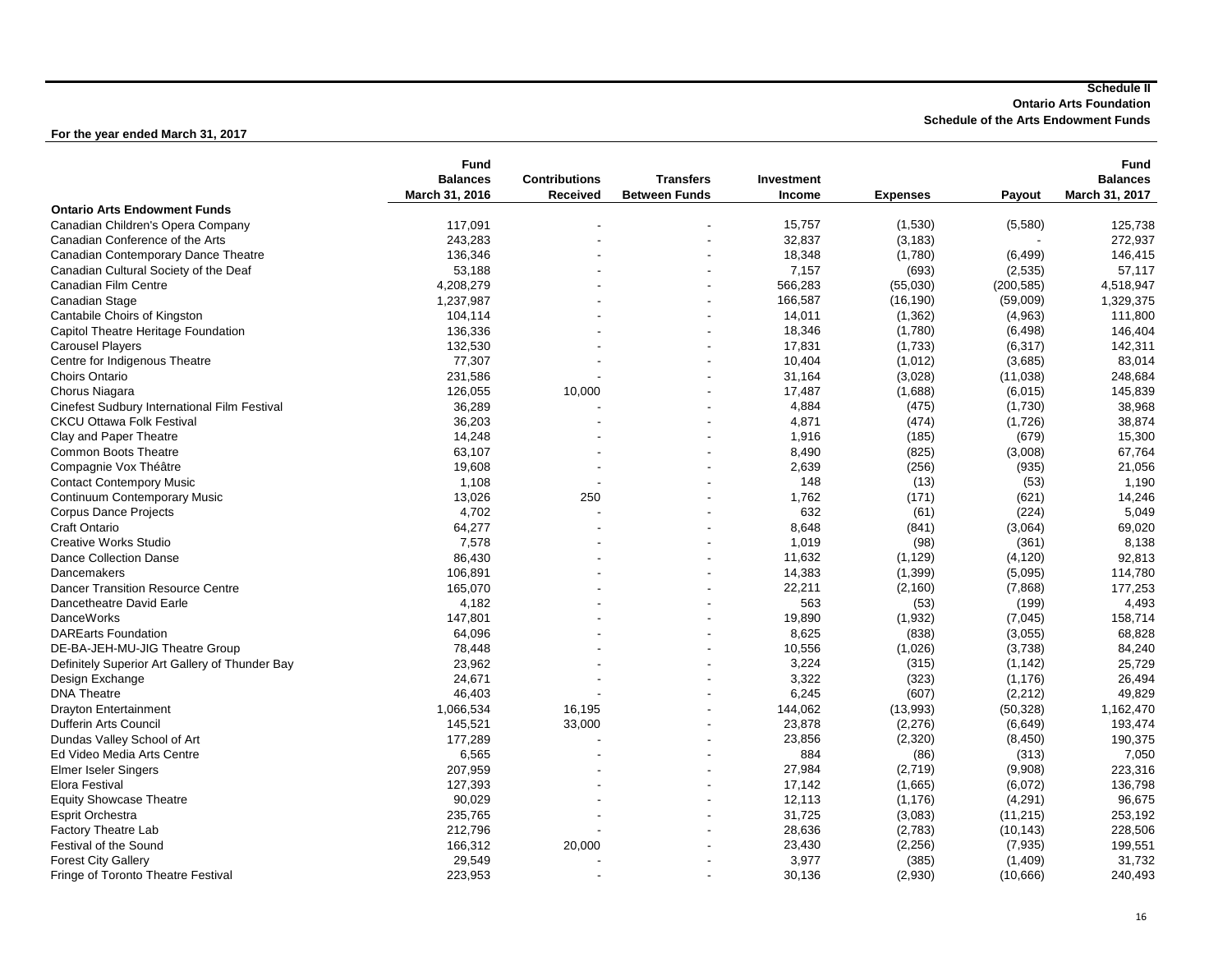**Ontario Arts Foundation**

**Schedule of the Arts Endowment Funds**

|                                                        | Fund            |                      |                      |               |                 |            | <b>Fund</b>     |
|--------------------------------------------------------|-----------------|----------------------|----------------------|---------------|-----------------|------------|-----------------|
|                                                        | <b>Balances</b> | <b>Contributions</b> | <b>Transfers</b>     | Investment    |                 |            | <b>Balances</b> |
|                                                        | March 31, 2016  | <b>Received</b>      | <b>Between Funds</b> | Income        | <b>Expenses</b> | Payout     | March 31, 2017  |
| <b>Ontario Arts Endowment Funds</b>                    |                 |                      |                      |               |                 |            |                 |
| <b>Fujiwara Dance Inventions</b>                       | 22,012          |                      |                      | 2,963         | (287)           | (1,049)    | 23,639          |
| Fusion: The Ontario Clay and Glass Association         | 70,180          |                      |                      | 9,443         | (916)           | (3, 345)   | 75,362          |
| Gallery 44 Centre for Contemporary Photography         | 102,332         |                      |                      | 13,770        | (1, 339)        | (4, 878)   | 109,885         |
| <b>Gallery Stratford</b>                               | 116,961         |                      |                      | 15,739        | (1,528)         | (5, 575)   | 125,597         |
| <b>Gallery TPW</b>                                     | 14,296          |                      |                      | 1,923         | (186)           | (681)      | 15,352          |
| Gardiner Museum                                        | 973,092         |                      |                      | 130,944       | (12, 726)       | (46, 382)  | 1,044,928       |
| Georgian Bay Symphony                                  | 62,634          |                      |                      | 8,426         | (819)           | (2,985)    | 67,256          |
| Glenhyrst Art Gallery of Brant                         | 106,482         |                      |                      | 14,329        | (1, 392)        | (5,075)    | 114,344         |
| <b>Grand Philharmonic Choir</b>                        | 19,202          |                      |                      | 2,583         | (250)           | (915)      | 20,620          |
| <b>Guelph Arts Council</b>                             | 56,387          |                      |                      | 7,588         | (737)           | (2,688)    | 60,550          |
| Guelph Chamber Choir                                   | 34,958          |                      |                      | 4,703         | (456)           | (1,666)    | 37,539          |
| Guelph Jazz Festival                                   | 48,114          |                      |                      | 6,475         | (629)           | (2, 293)   | 51,667          |
| <b>Guelph Youth Music Centre</b>                       | 205,274         |                      |                      | 27,623        | (2,685)         | (9,779)    | 220,433         |
| Haliburton Highlands Guild of Fine Arts                | 12,155          |                      |                      | 1,636         | (159)           | (579)      | 13,053          |
| Hamilton Artists Inc.                                  | 13,358          |                      |                      | 1,797         | (175)           | (637)      | 14,343          |
| <b>Hamilton Arts Council</b>                           | 42,392          |                      |                      | 5,706         | (554)           | (2,021)    | 45,523          |
| Hamilton Philharmonic Orchestra                        | 460,951         | 10,000               |                      | 62,553        | (6,067)         | (21, 844)  | 505,593         |
| <b>Hannaford Street Silver Band</b>                    | 72,362          |                      |                      | 9,738         | (945)           | (3, 449)   | 77,706          |
|                                                        |                 |                      |                      |               |                 |            |                 |
| Homer Watson House & Gallery                           | 82,662          |                      |                      | 11,123<br>681 | (1,078)         | (3,940)    | 88,767          |
| <b>Hot Docs</b>                                        | 5,056           |                      |                      |               | (66)            | (241)      | 5,430           |
| Huntsville Festival of the Arts                        | 119.676         |                      |                      | 16,104        | (1,566)         | (5,704)    | 128,510         |
| Idea Exchange                                          | 260,549         |                      |                      | 35,059        | (3,408)         | (12, 419)  | 279,781         |
| Inner City Angels                                      | 145,003         |                      |                      | 19,512        | (1,896)         | (6, 911)   | 155,708         |
| Inside Out Toronto Lesbian & Gay Film & Video Festival | 330,984         |                      |                      | 44,537        | (4,328)         | (15, 776)  | 355,417         |
| Kaeja d'Dance                                          | 24,935          |                      |                      | 3,357         | (326)           | (1, 188)   | 26,778          |
| Kingston Artists' Association                          | 21,909          |                      |                      | 2,947         | (284)           | (1,044)    | 23,528          |
| Kingston Regional Arts Council                         | 2,497           |                      |                      | 335           | (33)            | (119)      | 2,680           |
| Kingston Symphony Association                          | 590,191         | 450                  |                      | 79,441        | (7, 721)        | (28,062)   | 634,299         |
| Kitchener-Waterloo Art Gallery                         | 108,191         |                      |                      | 14,558        | (1, 415)        | (5, 157)   | 116,177         |
| Kitchener-Waterloo Chamber Orchestra                   | 25,344          |                      |                      | 3,411         | (332)           | (1,208)    | 27,215          |
| Kitchener-Waterloo Symphony Orchestra Association      | 2,577,920       |                      |                      | 346,896       | (33, 712)       | (122, 875) | 2,768,229       |
| <b>Koffler Gallery</b>                                 | 89,460          |                      |                      | 12,038        | (1, 169)        | (4, 264)   | 96,065          |
| La Galerie du Nouvel-Ontario, centre d'artistes        | 35,570          |                      |                      | 4,787         | (464)           | (1,695)    | 38,198          |
| Latcham Gallery Association                            | 33,074          |                      |                      | 4,452         | (434)           | (1,576)    | 35,516          |
| Le Conseil des Arts de Hearst                          | 232,484         |                      |                      | 31,284        | (3,038)         | (11,081)   | 249,649         |
| Le Théâtre de la Vieille 17                            | 53.206          |                      |                      | 7,160         | (693)           | (2,536)    | 57,137          |
| Le Théâtre du Nouvel-Ontario                           | 84,115          |                      |                      | 11,319        | (1,099)         | (4,009)    | 90,326          |
| Le Théâtre du Trillium                                 | 162,100         |                      |                      | 21,812        | (2, 121)        | (7, 726)   | 174,065         |
| League of Canadian Poets                               | 146,904         |                      |                      | 19,768        | (1,921)         | (7,002)    | 157,749         |
| Les Editions L'Interligne                              | 61,052          |                      |                      | 8,215         | (800)           | (2,910)    | 65,557          |
| Liaison of Independent Filmmakers of Toronto           | 97,264          |                      |                      | 13,086        | (1, 272)        | (4,636)    | 104,442         |
| <b>Lighthouse Festival Theatre</b>                     | 153,063         |                      |                      | 20,596        |                 |            |                 |
|                                                        |                 |                      |                      |               | (2,003)         | (7, 296)   | 164,360         |
| <b>Lindsay Concert Foundation</b>                      | 29,825          |                      | (29, 825)            |               |                 |            |                 |
| London Community Orchestra                             | 3,431           |                      |                      | 463           | (46)            | (163)      | 3,685           |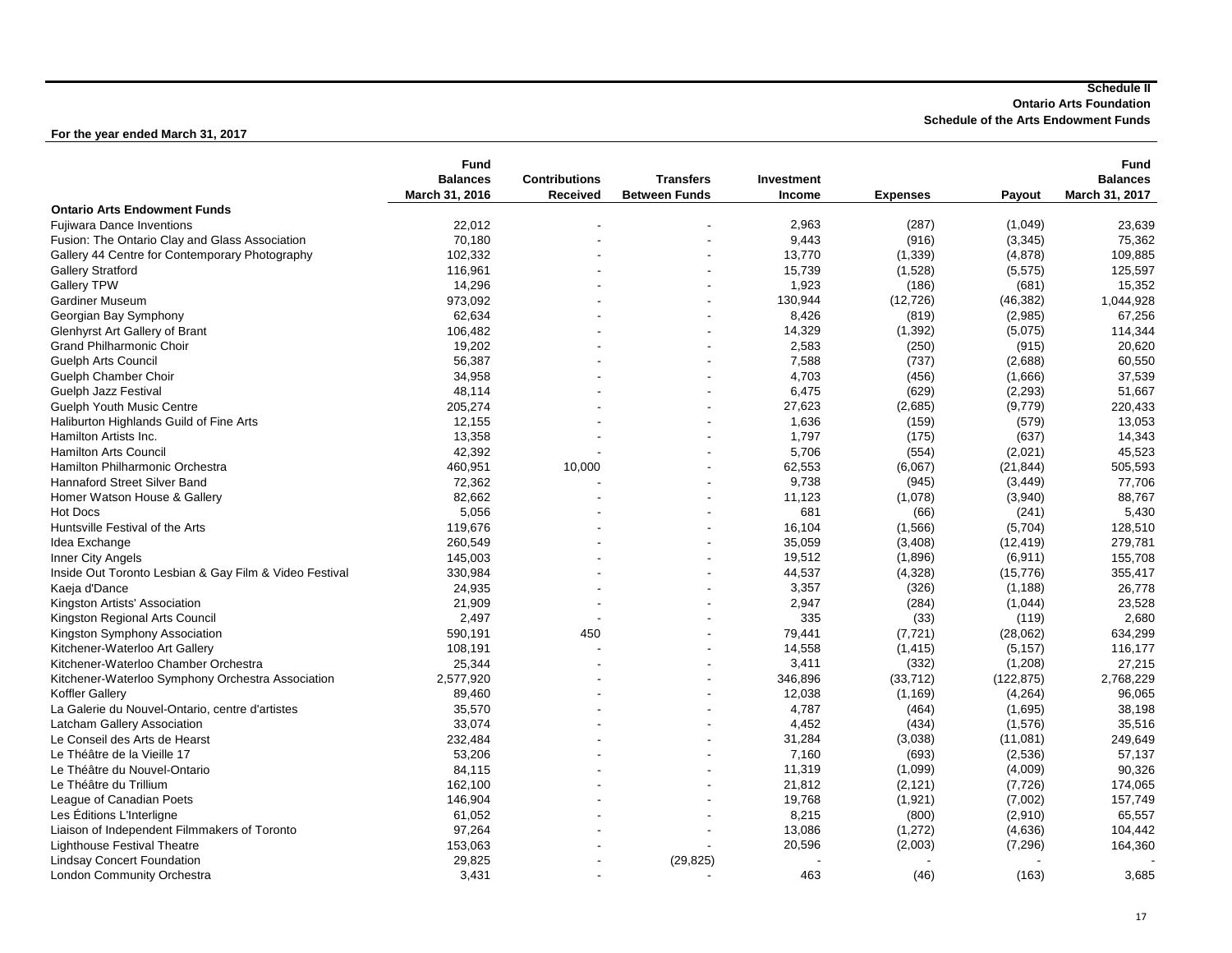**Ontario Arts Foundation**

**Schedule of the Arts Endowment Funds**

|                                                        | <b>Fund</b>     |                      |                      |               |                 |           | <b>Fund</b>     |
|--------------------------------------------------------|-----------------|----------------------|----------------------|---------------|-----------------|-----------|-----------------|
|                                                        | <b>Balances</b> | <b>Contributions</b> | <b>Transfers</b>     | Investment    |                 |           | <b>Balances</b> |
|                                                        | March 31, 2016  | Received             | <b>Between Funds</b> | <b>Income</b> | <b>Expenses</b> | Payout    | March 31, 2017  |
| <b>Ontario Arts Endowment Funds</b>                    |                 |                      |                      |               |                 |           |                 |
| London Fanshawe Symphonic Chorus                       | 103,131         |                      |                      | 13,877        | (1,350)         | (4,916)   | 110,742         |
| Lost & Found Theatre                                   | 103,171         |                      |                      | 13,884        | (1, 350)        | (4,918)   | 110,787         |
| MacLaren Art Centre                                    | 46,551          |                      |                      | 6,265         | (609)           | (2, 219)  | 49,988          |
| <b>Magnus Theatre</b>                                  | 124,011         |                      |                      | 16,688        | (1,620)         | (5, 911)  | 133,168         |
| Mammalian Diving Reflex                                | 5,565           |                      |                      | 748           | (73)            | (265)     | 5,975           |
| Mariposa In the Schools                                | 102,114         |                      |                      | 13,740        | (1, 336)        | (4, 867)  | 109,651         |
| MASC Artists for Schools and Communities               | 135,845         |                      |                      | 18,280        | (1,776)         | (6, 475)  | 145,874         |
| <b>McIntosh Gallery</b>                                | 338.598         |                      |                      | 45,563        | (4, 429)        | (16, 139) | 363.593         |
| Mercer Union, A Centre for Contemporary Art            | 40,523          |                      |                      | 5,452         | (531)           | (1,932)   | 43,512          |
| Mississauga Choral Society                             | 116,134         |                      |                      | 15,626        | (1, 518)        | (5,536)   | 124,706         |
| Mixed Company                                          | 30,172          |                      |                      | 4,058         | (397)           | (1,438)   | 32,395          |
| Modern Times Stage Company                             | 7,440           |                      |                      | 1,001         | (96)            | (355)     | 7,990           |
| MOTUS O dance theatre                                  | 28,881          |                      |                      | 3,886         | (378)           | (1, 377)  | 31,012          |
| Music TORONTO                                          | 176,786         |                      |                      | 23,789        | (2,311)         | (8, 426)  | 189,838         |
| Muskoka Chautaugua                                     | 11,281          |                      |                      | 1,518         | (149)           | (538)     | 12,112          |
| National Shevchenko Musical Ensemble Guild of Canada   | 100,773         |                      |                      | 13,563        | (1,316)         | (4,803)   | 108,217         |
| National Youth Orchestra of Canada                     | 273,078         |                      |                      | 36,747        | (3,570)         | (13,016)  | 293,239         |
| <b>Native Earth</b>                                    | 54,113          |                      |                      | 7,280         | (709)           | (2,579)   | 58,105          |
| Necessary Angel Theatre Company                        | 163,891         |                      |                      | 22,053        | (2, 144)        | (7, 812)  | 175,988         |
| <b>New Music Concerts</b>                              | 99,005          |                      |                      | 13,322        | (1, 294)        | (4, 719)  | 106,314         |
| Niagara Symphony Association                           | 207,696         |                      |                      | 27,947        | (2,714)         | (9,900)   | 223,029         |
| Nightwood Theatre                                      | 102,024         |                      |                      | 13,728        | (1, 334)        | (4,863)   | 109,555         |
| Nine Sparrows Arts Foundation                          | 13,497          |                      |                      | 1,815         | (177)           | (643)     | 14,492          |
|                                                        |                 |                      |                      |               |                 |           |                 |
| Norfolk Arts Centre at Lynnwood National Historic Site | 59,396          |                      |                      | 7,994         | (776)           | (2,831)   | 63,783          |
| Northern Lights Festival Boréal                        | 94,631          |                      |                      | 12,733        | (1,239)         | (4, 449)  | 101,676         |
| Numus Concerts Inc.                                    | 27,012          |                      |                      | 3,634         | (355)           | (1, 287)  | 29,004          |
| <b>Oakville Arts Council</b>                           | 91,273          |                      |                      | 12,283        | (1, 194)        | (4,350)   | 98,012          |
| <b>Oakville Galleries</b>                              | 80,960          |                      |                      | 10,894        | (1,059)         | (3,859)   | 86,936          |
| <b>Obsidian Theatre Company</b>                        | 48,133          |                      |                      | 6,476         | (631)           | (2,316)   | 51,662          |
| <b>Odyssey Theatre</b>                                 | 107,056         |                      |                      | 14,406        | (1,400)         | (5, 103)  | 114,959         |
| <b>Ontario Association of Art Galleries</b>            | 79,654          |                      |                      | 10,719        | (1,040)         | (3,797)   | 85,536          |
| <b>Ontario Handweavers and Spinners</b>                | 29,700          |                      |                      | 3,996         | (387)           | (1, 416)  | 31,893          |
| Open Studio                                            | 155,396         |                      |                      | 20,911        | (2,031)         | (7, 407)  | 166,869         |
| Opera Atelier                                          | 192,497         |                      |                      | 25.902        | (2,517)         | (9, 175)  | 206,707         |
| Opera Canada                                           | 116,395         |                      |                      | 15,663        | (1,521)         | (5,548)   | 124,989         |
| Opera in Concert                                       | 104,295         |                      |                      | 14,033        | (1, 364)        | (4,971)   | 111,993         |
| Opera Lyra                                             | 537,134         |                      |                      | 72,285        | (7,024)         | (24, 850) | 577,545         |
| Opera.ca                                               | 16,953          |                      |                      | 2,281         | (220)           | (808)     | 18,206          |
| Orchestra London (Canada)                              | 354,230         |                      |                      | 47,812        | (4,633)         |           | 397,409         |
| Orchestra London Chatham-Kent Ontario Branch           | 24,581          |                      |                      | 3,308         | (322)           | (1, 172)  | 26,395          |
| Orchestra Toronto                                      | 82,953          |                      |                      | 11,162        | (1,085)         | (3,944)   | 89,086          |
| Orchestras Canada                                      | 168,057         |                      |                      | 22,616        | (2, 198)        | (8,010)   | 180,465         |
| Orchestras Mississauga                                 | 178,047         |                      |                      | 23,960        | (2,328)         | (8, 487)  | 191,192         |
| Orillia Museum of Art and History                      | 83,531          |                      |                      | 11,240        | (1,092)         | (3,981)   | 89,698          |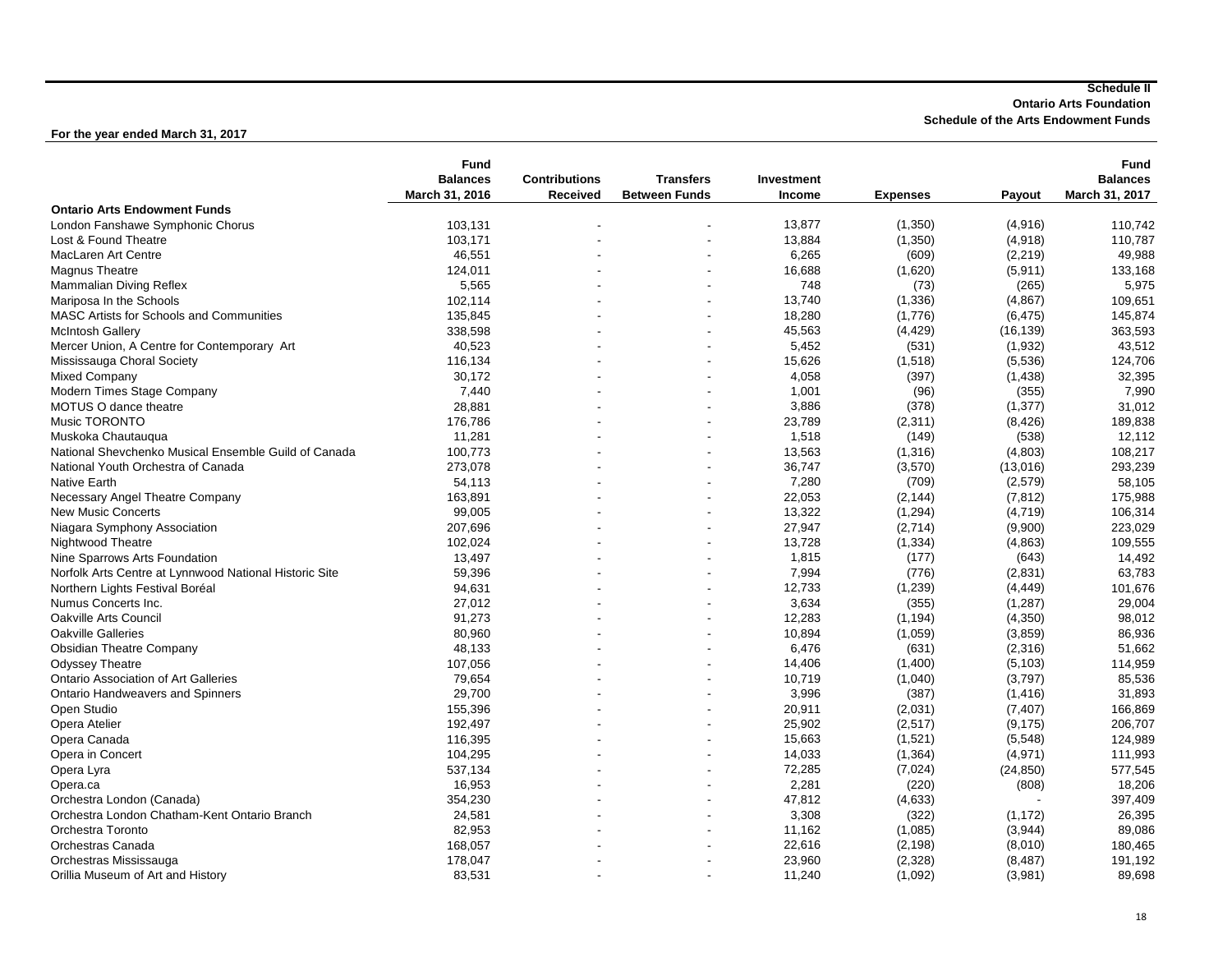**Ontario Arts Foundation**

**Schedule of the Arts Endowment Funds**

|                                                             | <b>Fund</b>     |                      |                          |               |                 |            | <b>Fund</b>     |
|-------------------------------------------------------------|-----------------|----------------------|--------------------------|---------------|-----------------|------------|-----------------|
|                                                             | <b>Balances</b> | <b>Contributions</b> | <b>Transfers</b>         | Investment    |                 |            | <b>Balances</b> |
|                                                             | March 31, 2016  | Received             | <b>Between Funds</b>     | <b>Income</b> | <b>Expenses</b> | Payout     | March 31, 2017  |
| <b>Ontario Arts Endowment Funds</b>                         |                 |                      |                          |               |                 |            |                 |
| Ottawa Art Gallery / Galerie d'art d'Ottawa                 | 325,718         |                      |                          | 43,830        | (4,261)         | (15, 525)  | 349,762         |
| Ottawa Arts Council / Conseil des arts d'Ottawa             | 45,435          |                      |                          | 6,114         | (594)           | (2, 166)   | 48,789          |
| <b>Ottawa Bluesfest</b>                                     | 51,287          |                      |                          | 6,901         | (669)           | (2, 445)   | 55,074          |
| <b>Ottawa Chamber Music Society</b>                         | 248,590         |                      |                          | 33,448        | (3,250)         | (11, 849)  | 266,939         |
| Ottawa International Jazz Festival                          | 36,055          |                      |                          | 4,852         | (472)           | (1,719)    | 38,716          |
| Ottawa School of Art                                        | 36,444          |                      |                          | 4,905         | (477)           | (1,737)    | 39,135          |
| Ottawa Symphony Orchestra                                   | 148,971         |                      |                          | 20,047        | (1,948)         | (7, 101)   | 159,969         |
| Peggy Baker Dance Projects                                  | 60,110          |                      |                          | 8,088         | (786)           | (2,865)    | 64,547          |
| Peterborough Artists Inc. "Artspace"                        | 61,704          |                      |                          | 8,303         | (806)           | (2,941)    | 66,260          |
| Peterborough Symphony Orchestra                             |                 | 1                    | 29,825                   | 4,013         | (388)           | (1,380)    | 32,071          |
| Planet in Focus                                             | 9,231           |                      |                          | 1,242         | (121)           | (440)      | 9,912           |
| <b>Pleiades Theatre</b>                                     | 28,282          |                      |                          | 3,807         | (370)           | (1, 348)   | 30,371          |
| Power Plant Contemporary Art Gallery at Harbourfront Centre | 399,192         |                      |                          | 53,718        | (5,221)         | (19,027)   | 428,662         |
| Professional Writers Association of Canada                  | 11,728          |                      |                          | 1,579         | (153)           | (559)      | 12,595          |
| Prologue to the Performing Arts                             | 244,941         |                      |                          | 32,961        | (3,204)         | (11, 675)  | 263,023         |
| <b>Quinte Arts Council</b>                                  | 120,560         |                      |                          | 16,223        |                 |            | 129,459         |
|                                                             |                 |                      |                          | 44,105        | (1,578)         | (5,746)    |                 |
| Quinte Ballet School                                        | 327,758         |                      |                          |               | (4, 286)        | (15, 622)  | 351,955         |
| Quinte Symphony                                             | 11,848          |                      |                          | 1,595         | (154)           | (565)      | 12,724          |
| Red Maple Foundation                                        | 79,389          |                      |                          | 10,682        | (1,039)         | (3,784)    | 85,248          |
| <b>Regent Theatre Foundation</b>                            | 83,599          |                      |                          | 11,250        | (1,093)         | (3,985)    | 89,771          |
| Renaissance Singers                                         | 6,409           |                      |                          | 864           | (83)            | (301)      | 6,889           |
| Robert McLaughlin Gallery                                   | 104,191         |                      |                          | 14,020        | (1,363)         | (4,966)    | 111,882         |
| <b>Rodman Hall Arts Centre</b>                              | 204,485         |                      |                          | 27,515        | (2,674)         | (9,747)    | 219,579         |
| <b>Roseneath Theatre</b>                                    | 36,255          |                      |                          | 4,878         | (474)           | (1,690)    | 38,969          |
| Royal Canadian Academy of Arts                              | 89,920          |                      |                          | 12,100        | (1, 175)        | (4, 286)   | 96,559          |
| Royal Conservatory of Music                                 | 2,463,532       |                      |                          | 331,502       | (32, 215)       | (117, 423) | 2,645,396       |
| S.A.W. Gallery                                              | 31,389          |                      |                          | 4,223         | (411)           | (1, 496)   | 33,705          |
| S.A.W. Video                                                | 112,138         |                      |                          | 15,089        | (1,466)         | (5, 345)   | 120,416         |
| Salamander Theatre for Young Audiences                      | 47,452          |                      |                          | 6,406         | (620)           |            | 53,238          |
| Scarborough Arts Council                                    | 78,305          |                      |                          | 10,537        | (1,024)         | (3,732)    | 84,086          |
| Scarborough Philharmonic Orchestra                          | 68,269          |                      |                          | 9,186         | (893)           | (3, 245)   | 73,317          |
| School of Dance (Ottawa) Pre-Professional Programme         | 240,051         | 1,077                | $\overline{\phantom{a}}$ | 32,382        | (3, 147)        | (11, 443)  | 258,920         |
| School of Toronto Dance Theatre                             | 60,887          |                      |                          | 8,191         | (795)           | (2,902)    | 65,381          |
| Seaway Valley Singers                                       | 4,202           |                      |                          | 565           | (53)            | (200)      | 4,514           |
| Shakespeare In Action                                       | 55,366          |                      |                          | 7,449         | (724)           | (2,639)    | 59,452          |
| Sinfonia Toronto                                            | 47,907          |                      |                          | 6,448         | (627)           | (2, 231)   | 51,497          |
| Smile Theatre                                               | 83,513          |                      |                          | 11,239        |                 |            | 89,680          |
|                                                             |                 |                      |                          |               | (1,091)         | (3,981)    |                 |
| Solar Stage                                                 | 136,859         |                      |                          | 18,415        | (1,791)         | (6, 523)   | 146,960         |
| Soulpepper Theatre Company                                  | 4,085,039       |                      |                          | 549,698       | (53, 418)       | (194, 715) | 4,386,604       |
| Soundstreams Canada                                         | 97.907          |                      |                          | 13,175        | (1,280)         | (4,667)    | 105,135         |
| St. Bernadette's Family Resource Centre                     | 67,589          |                      |                          | 9,096         | (883)           | (3, 222)   | 72,580          |
| St. Marys Children's Choir                                  | 47,526          |                      |                          | 6,415         | (620)           |            | 53,321          |
| St. Thomas - Elgin Public Art Centre                        | 54,571          |                      |                          | 7,343         | (711)           | (2,601)    | 58,602          |
| <b>Station Gallery</b>                                      | 64,237          | 1,289                |                          | 8,712         | (844)           | (3,027)    | 70,367          |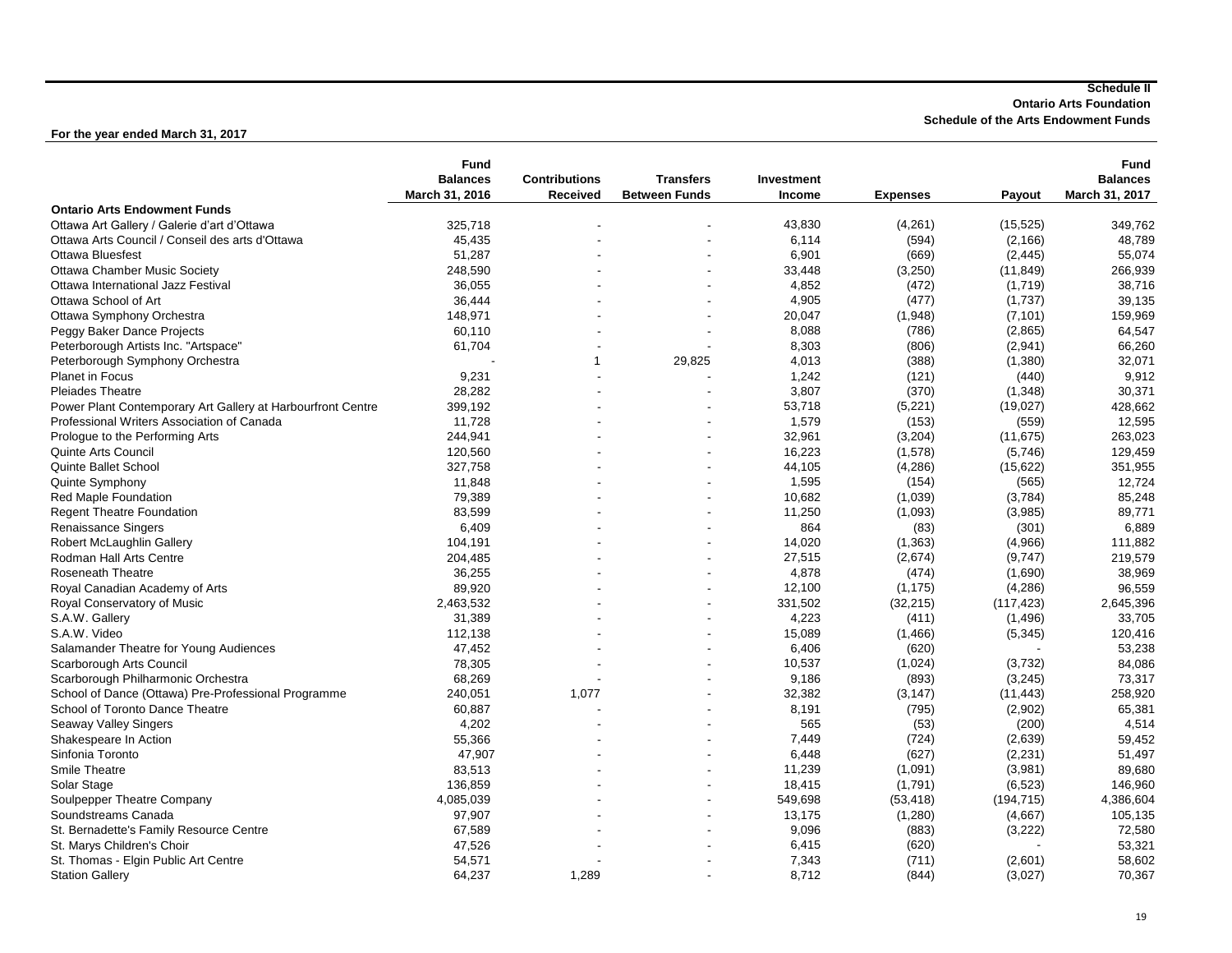**Ontario Arts Foundation**

**Schedule of the Arts Endowment Funds**

|                                                     | <b>Fund</b>     |                      |                      |            |                   |                   | <b>Fund</b>     |
|-----------------------------------------------------|-----------------|----------------------|----------------------|------------|-------------------|-------------------|-----------------|
|                                                     | <b>Balances</b> | <b>Contributions</b> | <b>Transfers</b>     | Investment |                   |                   | <b>Balances</b> |
|                                                     | March 31, 2016  | Received             | <b>Between Funds</b> | Income     | <b>Expenses</b>   | Payout            | March 31, 2017  |
| <b>Ontario Arts Endowment Funds</b>                 |                 |                      |                      |            |                   |                   |                 |
| <b>Stirling Festival Theatre</b>                    | 97,260          |                      |                      | 13,086     | (1,272)           | (4,636)           | 104,438         |
| <b>Storytelling Toronto</b>                         | 61,109          |                      |                      | 8,224      | (801)             | (2,913)           | 65,619          |
| <b>Stratford Summer Music</b>                       | 24,127          |                      |                      | 3,245      | (316)             | (1, 150)          | 25,906          |
| Sudbury Symphony Orchestra Association              | 64,880          |                      |                      | 8,729      | (848)             | (3,092)           | 69,669          |
| Symphony Hamilton                                   | 14,008          |                      |                      | 1,884      | (183)             | (668)             | 15,041          |
| Tafelmusik Baroque Orchestra                        | 1,709,985       | 1,380                |                      | 230,180    | (22, 365)         | (80, 814)         | 1,838,366       |
| <b>Talisker Players Chamber Music</b>               | 5,065           |                      |                      | 682        | (67)              | (241)             | 5,439           |
| <b>Tapestry New Opera Works</b>                     | 246,836         |                      |                      | 33,215     | (3,229)           | (11,765)          | 265,057         |
| <b>Tarragon Theatre</b>                             | 1,468,788       |                      |                      | 197,645    | (19,208)          | (70,009)          | 1,577,216       |
| Textile Museum of Canada                            | 162,714         | 41,900               |                      | 22,256     | (2, 127)          | (7, 756)          | 216,987         |
| The Cellar Singers                                  | 8,996           |                      |                      | 1,212      | (118)             | (429)             | 9,661           |
| The Grand Theatre                                   | 644,449         |                      |                      | 86,720     | (8, 426)          | (30, 717)         | 692,026         |
| Théâtre Action                                      | 136,854         |                      |                      | 18,413     | (1,791)           | (6, 523)          | 146,953         |
| Theatre Collingwood                                 | 11,258          |                      |                      | 1,513      | (149)             | (537)             | 12,085          |
| <b>Theatre Direct Canada</b>                        | 111,274         |                      |                      | 14,972     |                   | (5,304)           | 119,488         |
|                                                     | 88,040          |                      |                      | 11,847     | (1, 454)          |                   |                 |
| Théâtre français de Toronto                         |                 |                      |                      | 1,042      | (1, 152)<br>(100) | (4, 196)<br>(370) | 94,539          |
| <b>Theatre Gargantua</b>                            | 7,754           |                      |                      | 2,243      |                   |                   | 8,326           |
| <b>Theatre Kingston</b>                             | 16,661          |                      |                      |            | (217)             | (794)             | 17,893          |
| Théâtre la Catapulte                                | 80,316          |                      |                      | 10,808     | (1,049)           | (3,828)           | 86,247          |
| <b>Theatre Orangeville</b>                          | 52,807          |                      |                      | 7,106      | (689)             | (2,517)           | 56,707          |
| <b>Theatre Passe Muraille</b>                       | 201,546         |                      |                      | 27,119     | (2,634)           | (9,607)           | 216,424         |
| Thirteen Strings Chamber Orchestra                  | 69,641          |                      |                      | 9,371      | (911)             | (3,319)           | 74,782          |
| Thousand Islands Foundation for the Performing Arts | 798,909         |                      |                      | 107,505    | (10, 447)         | (38,051)          | 857,916         |
| Thunder Bay Art Gallery                             | 33,295          | 250                  |                      | 4,488      | (436)             | (1, 587)          | 36,010          |
| Thunder Bay Symphony                                | 37,819          |                      |                      | 5,090      | (498)             | (1,803)           | 40,608          |
| <b>Timmins Symphony Orchestra</b>                   | 159,100         |                      |                      | 21,410     | (2,080)           | (7, 583)          | 170,847         |
| Toronto Arts Foundation                             | 35,621          |                      |                      | 4,793      | (466)             | (1,698)           | 38,250          |
| <b>Toronto Children's Chorus</b>                    | 1,192,122       |                      |                      | 160,416    | (15, 589)         | (56, 822)         | 1,280,127       |
| <b>Toronto Consort</b>                              | 41,268          |                      |                      | 5,554      | (540)             | (1, 967)          | 44,315          |
| <b>Toronto Dance Theatre</b>                        | 190,645         |                      |                      | 25,654     | (2, 494)          | (9,087)           | 204,718         |
| <b>Toronto International Film Festival</b>          | 5,867,775       | 55,593               |                      | 792,557    | (76,998)          | (279, 625)        | 6,359,302       |
| Toronto Mendelssohn Choir                           | 200,032         |                      |                      | 26,917     | (2,614)           | (9,535)           | 214,800         |
| <b>Toronto Operetta Theatre</b>                     | 162,141         |                      |                      | 21,818     | (2, 121)          | (7, 728)          | 174,110         |
| Toronto School of Art                               | 86,191          |                      |                      | 11,596     | (1, 128)          | (4,052)           | 92,607          |
| <b>Toronto Summer Music Foundation</b>              | 148,367         |                      |                      | 19,969     | (1,940)           | (6, 534)          | 159,862         |
| <b>Trinity Square Video</b>                         | 160,154         |                      |                      | 21,550     | (2,094)           | (7,634)           | 171,976         |
| Upper Canada Playhouse                              | 6,317           |                      |                      | 851        | (83)              | (301)             | 6,784           |
| Via Salzburg                                        | 39,378          |                      | (39, 378)            |            |                   |                   |                 |
| Visual Arts Centre of Clarington                    | 62,886          |                      |                      | 8,462      | (823)             | (2,997)           | 67,528          |
| Volcano                                             | 9,296           |                      |                      | 1,249      | (121)             | (443)             | 9,981           |
| Westben Arts Festival Theatre                       | 8,152           |                      |                      | 1,097      | (107)             | (389)             | 8,753           |
| <b>White Water Gallery</b>                          | 36,735          |                      |                      | 4,942      | (481)             | (1,750)           | 39,446          |
| Windsor Symphony Orchestra                          | 712,464         |                      |                      | 95,873     | (9,314)           | (33,959)          | 765,064         |
| <b>WKP Kennedy Gallery</b>                          | 72,406          |                      |                      | 9.745      | (944)             | (3, 451)          | 77,756          |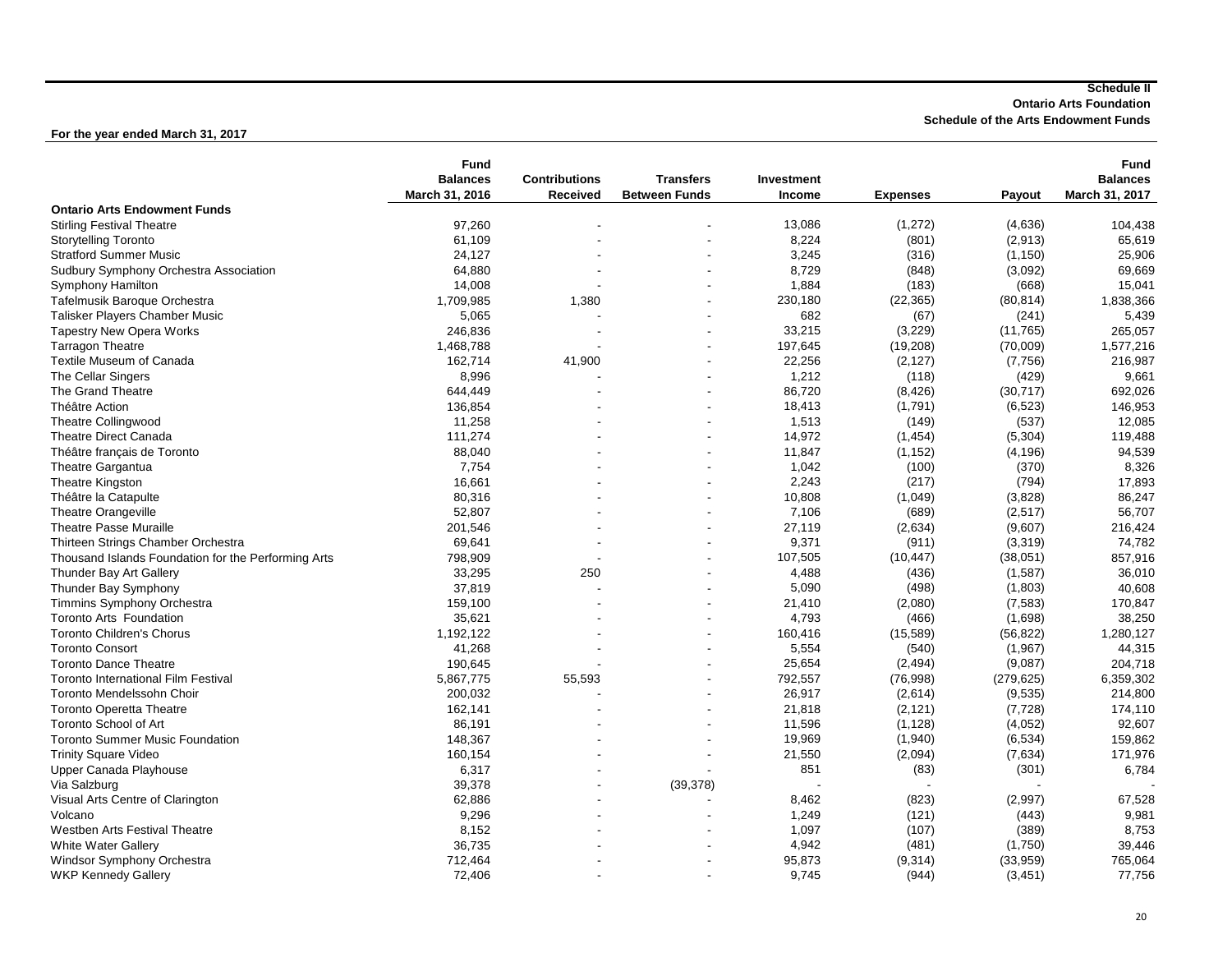**Ontario Arts Foundation**

**Schedule of the Arts Endowment Funds**

|                                     | <b>Fund</b><br><b>Balances</b><br>March 31, 2016 | <b>Contributions</b><br>Received | <b>Transfers</b><br><b>Between Funds</b> | Investment<br><b>Income</b> | <b>Expenses</b> | <b>Pavout</b>    | <b>Fund</b><br><b>Balances</b><br>March 31, 2017 |
|-------------------------------------|--------------------------------------------------|----------------------------------|------------------------------------------|-----------------------------|-----------------|------------------|--------------------------------------------------|
| <b>Ontario Arts Endowment Funds</b> |                                                  |                                  |                                          |                             |                 |                  |                                                  |
| Women's Musical Club of Toronto     | 52.986                                           |                                  | -                                        | 7.131                       | (693)           | (2,526)          | 56,898                                           |
| Workers Arts and Heritage Centre    | 144.406                                          | $\,$                             | $\overline{\phantom{a}}$                 | 19,431                      | (1,889)         | (6,883)          | 155,065                                          |
| Writers' Union of Canada            | 29,272                                           | $\overline{\phantom{a}}$         | $\overline{\phantom{a}}$                 | 3,938                       | (383)           | (1, 395)         | 31,432                                           |
| Young People's Theatre              | 569.795                                          | -                                | $\overline{\phantom{a}}$                 | 76.673                      | (7, 450)        | (27, 159)        | 611,859                                          |
| <b>YYZ Artists' Outlet</b>          | 81,105                                           | $\,$                             | $\overline{\phantom{a}}$                 | 10,912                      | (1,060)         | (3,866)          | 87,091                                           |
|                                     | 59,360,367                                       | 198,986                          |                                          | 7,998,772                   | $(777,089)$ \$  | $(2,789,659)$ \$ | 63,991,377                                       |